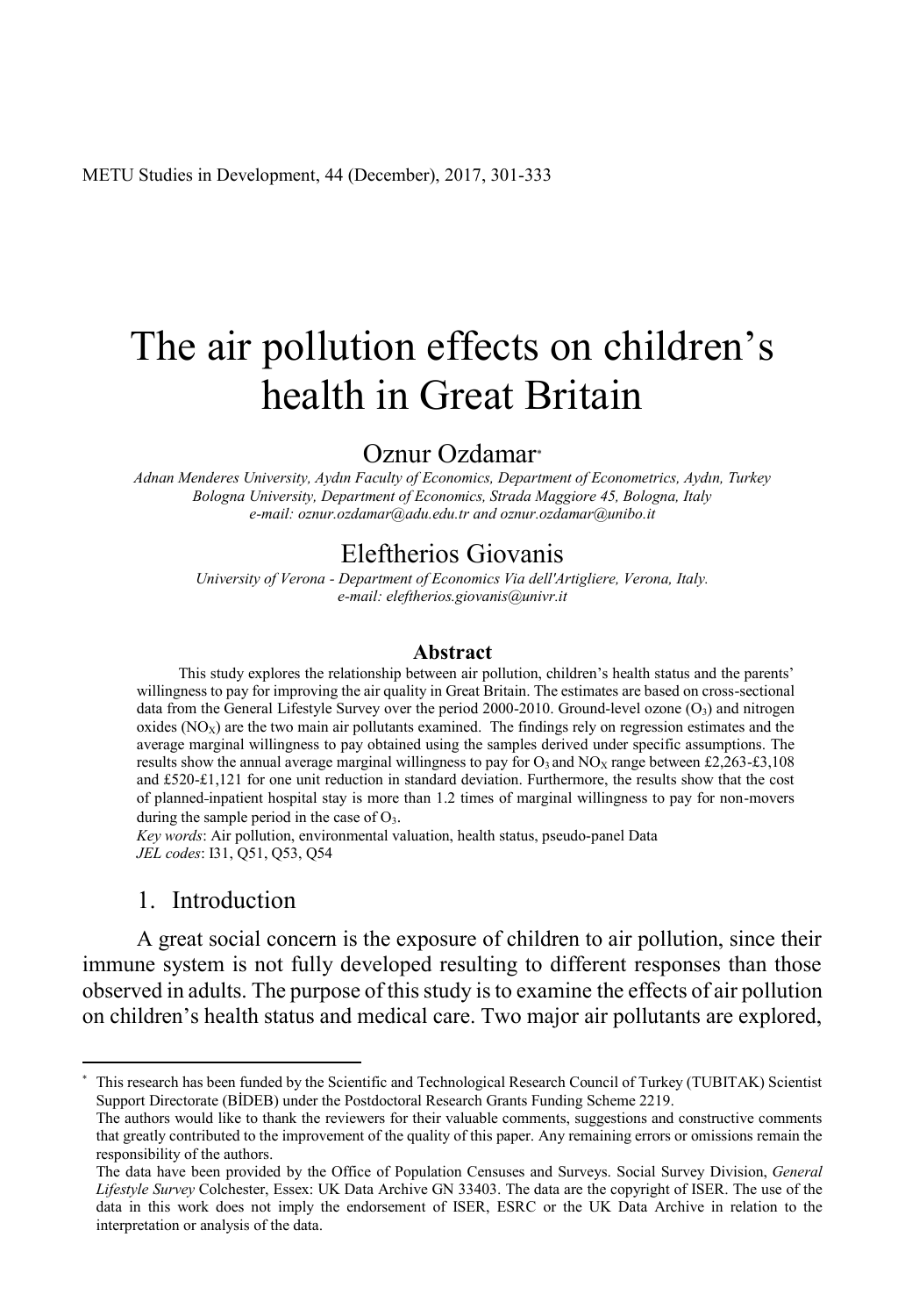ozone  $(O_3)$  and nitrogen oxides  $(NO_X)$ . The approach followed in this study has the strength that the individuals are not asked to value the environmental good directly, but to evaluate their general health status. Therefore, this approach does not require awareness of cause-effects relationships. The analysis is based on detailed microlevel data and local authority districts, while other studies employed disaggregated data on county or country level (Ferreira et al., 2006; Luechinger, 2009; Ferreira et al., 2013). Moreover, the analysis is limited to the non-movers sample which allows us to reduce the endogeneity derived by the sorting issue of individuals and plausible reverse causality as the individuals may choose to reside or decide to move in areas with better air quality. The findings support that both air pollutants have negative effects on child's health and according to the regression analysis the average simulated MWTP for a drop of one standard deviation for the air pollutants examined range between £520-2,263 for non-movers.

The paper is organized as follows. Section 2 presents a short literature review. In section 3 the theoretical and econometric framework is provided. In section 4 the data and the research sample design are described. In section 5 the results of estimating various versions of a health status function, including air pollutants are reported. Furthermore, the effects of air pollution on health status and their monetary values are discussed. In section 6 the concluding remarks are presented.

## 2. Literature review

In this section we present previous studies about the association among income, air quality and children's health and we discuss the contribution of this study to the earlier literature. Family income is positively associated with the development of children and youth, as previous studies have demonstrated (Haveman et al., 1991; Huston et al., 1994; Brooks-Gunn and Duncan, 1997; Maurin, 2002; Morris et al., 2002; Morris and Gennetian, 2003). These studies show that the association is larger in early childhood. In a study by Currie and Moretti (2003), the expansion of the higher education which took place in the decades of 1960s and 1970s in the USA is considered, which increased the education levels of women resulting in infants' health improvement expressed by the gestational age and birth weight. Berger et al. (2006) found that income has a significant effect on the child's mental health. However, this effect is weakened when the regressions control for additional factors, including the home environment and the skills of parents. These studies show that the income on child's health has relatively little effect, but it seems that income matters more in a developing country context (Currie and Moretti, 2003; Orr et al., 2003; Berger et al., 2006). A study by Duflo (2003) shows that African girls increased their height, when their grandmothers started receiving old-age pensions, suggesting that they invested on girls' nutrition. Furthermore, the state of the economy may impact child's health. The study by Van den Berg et al. (2006) found that children who are born in Netherlands during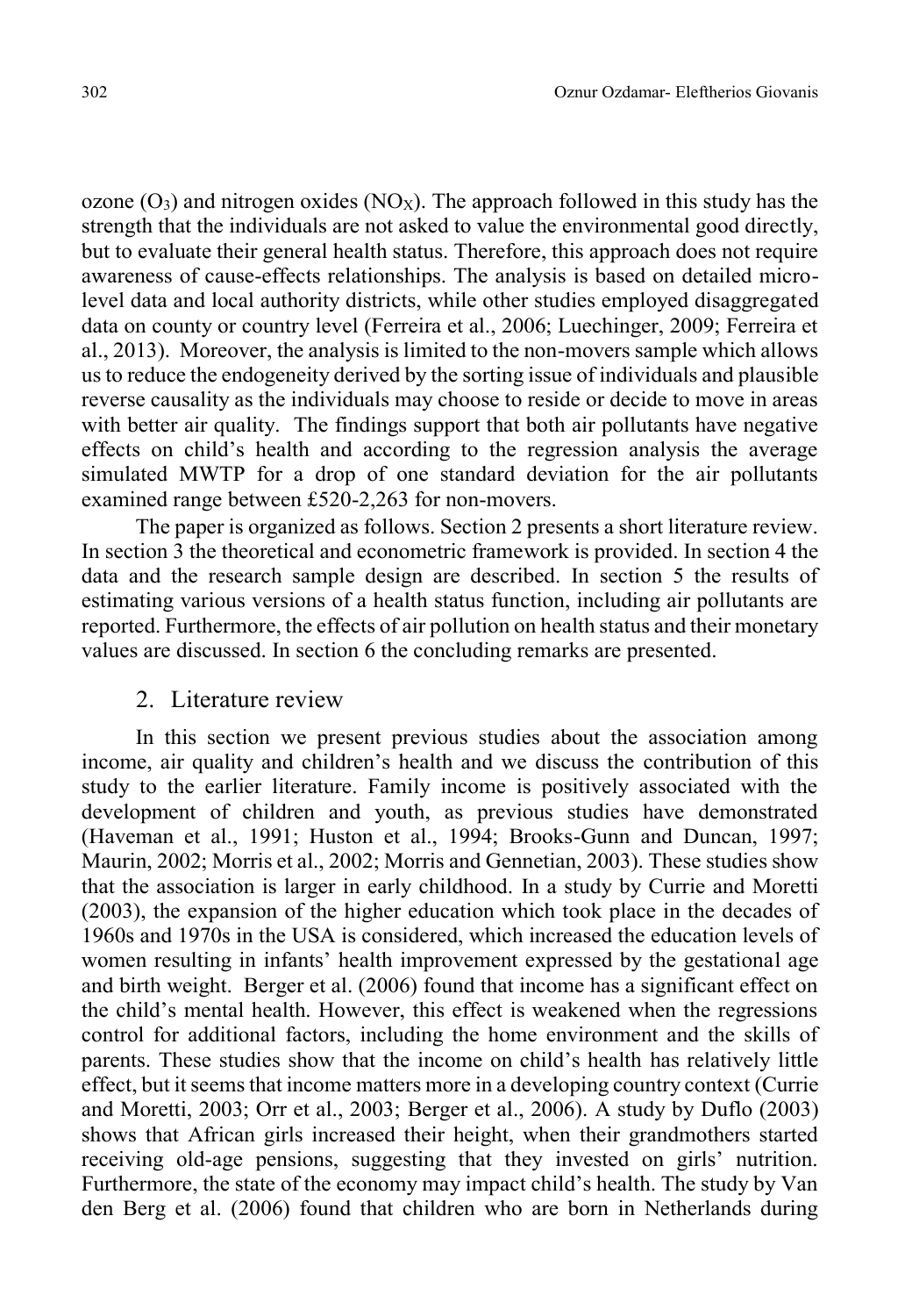recessions have higher mortality rates at all ages compared to those who were born just prior to the recession.

While the majority of the studies explored the relationship between income and child's health, as well the association between health and other socio-economic status (SES) factors, including education, marital status among others, a number of other studies explored the impact of air pollution on health. One of the first applications on MWTP of air pollution and health is by Gerking and Stanley (1986). The authors suggest that the marginal willingness to pay for a 30 per cent reduction in ozone levels, ranges between 18-25\$ per year. Overall, previous studies explored the impact of air pollution on various child's outcomes, including mortality rates, adverse pregnancy and adverse respiratory heath outcomes, increased risk of birth defects and school absenteeism among others.

Air pollution is linked to increased mortality rates in children and adults (Wong et al., 2002; Ha et al., 2003; Glinianaia et al., 2004). A leading cause of postneonatal mortality and sudden infant death syndrome in developed countries has been associated with exposure to air pollution (Rusen et al., 2004; Dales et al., 2004; Malloy and MacDorman, 2005). Also the air pollution has a larger effect on mortality in children younger than five years old (Conceicao et al., 2001). The effects of  $PM_{10}$  on infant mortality have been explored by Knittel et al. (2011) in a study in Southern California and in California Central Valley over the period 2002- 2007. The authors employed an instrumental variables approach exploiting the relationship between traffic, weather conditions, and various pollutants and they found that particulate matter has large effects on weekly infant mortality rates.

Earlier literature also shows that air pollutants are associated with adverse pregnancy outcomes, including low birth weight, abnormal birth, premature birth and small size for gestational age (Liu et al., 2003; Jedrychowski et al., 2004; Parker et al., 2005). Currie and Neidell (2005) using pollution levels within-zip code-month variation found that the low birth probability occurrence is weakly associated with the prenatal pollution exposure of the mother. School absenteeism is another result of child's exposure to air pollution. Daily changes in the levels of air pollutants have been linked with illness-related absenteeism, while short term changes in sulphur dioxide  $(SO<sub>2</sub>)$  and ground-level ozone  $(O<sub>3</sub>)$  have been associated to respiratory illness-related absenteeism in elementary school (Hwang et al., 2000; Gilland et al., 2001; Park et al., 2002; Rondeau et al., 2005). However, these studies found also mixed results.

The majority of the earlier studies explored the association between air pollution and adverse health outcomes, such as chronic respiratory and acute health effects. The impact is significant in both asthmatic and non-asthmatic children, although asthmatic children are more vulnerable and receptive. Several studies provide evidence of the adverse health effects of air pollution exposure, including increased incidence and prevalence of childhood asthma increased asthma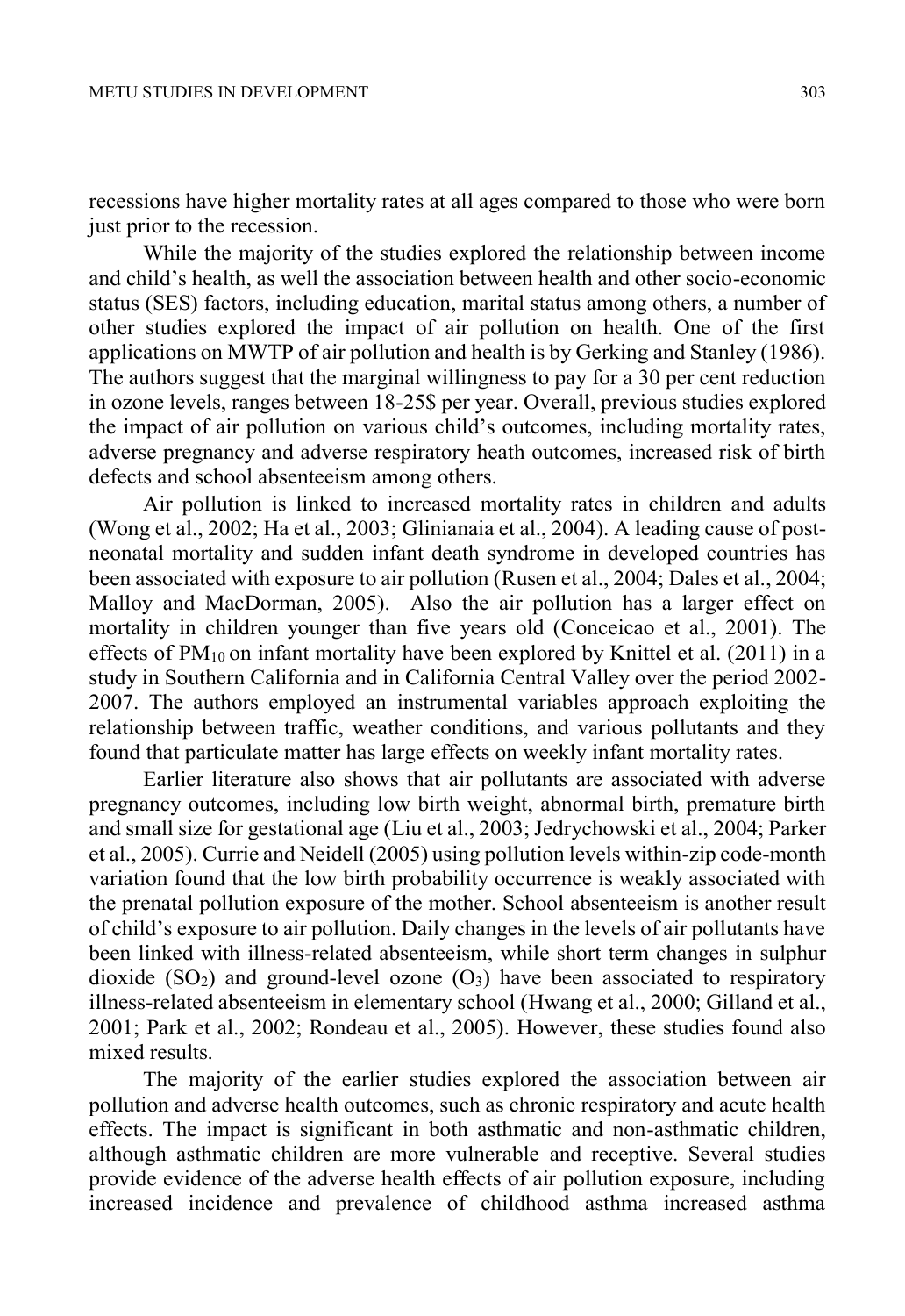emergency department visits and hospitalization admissions due to asthma and lung function (Aekplakorn et al., 2003; Gent et al., 2003; Lin et al., 2004; Kim et al., 2005; Peled et al., 2005; Narang and Bush, 2012; Goldizen et al., 2016). Dickie and Messman (2004) explored the preferences of parents for their health and for the acute health status of their children. They found that the parents behave altruistically and this is reflected to the willingness to pay (WTP) values for their children, which are almost doubled than the WTP values for improvement of their health. Differently from the previous literature, the effects air pollution and meteorological variables are included further into the analysis with other possible determinants of child's health status. This is important because air pollution may have negative effects on the health status, causing many extra admissions to hospitals, and damaging the natural environment (DEFRA, 2010). Therefore, the consideration of the environment and air pollution is very important to the child's health development. Furthermore, we consider the parents' willingness to pay for reduction on air pollution to improve the children's health, while the majority of the earlier studies explored only the impact of air pollution on child's health.

# 3. Methodology

# *3.1. Theoretical framework*

It is assumed that the production of the child health in a family requires additional time to spend for childrearing or childbearing activities like a usual work, but at the same time it can be enjoyed by both partners in the family while spending time with the child. The general framework for estimating the determinants of child health starts up with a health utility function where the representative family gets satisfaction from the health status of child *H* as much as it gets from other consumption goods  $X$ . Let the utility function for the child be:

$$
U = U(X, H, M, E) \tag{1}
$$

where *X* is a bundle of consumption goods, *H* is the health production function, *M* denotes the mitigating behaviour, such as visits to doctors and medical care and *E* is the air pollution. In this case it is  $U_M>0$  and  $U_E<0$ . The health production is defined as:

$$
H = H(M, E; A, K, D) \tag{2}
$$

Where *A* is the averting behavior ie. moving to other locations with better air quality or outdoor activities avoidance, *K* is health capital and *D* denotes the human capital. Substitution of health production function (2) into the utility function (1) yields the utility function expressed in composite commodity, leisure, averting behavior, and pollution.

$$
U = U(X, H(M, E), M, E) \tag{3}
$$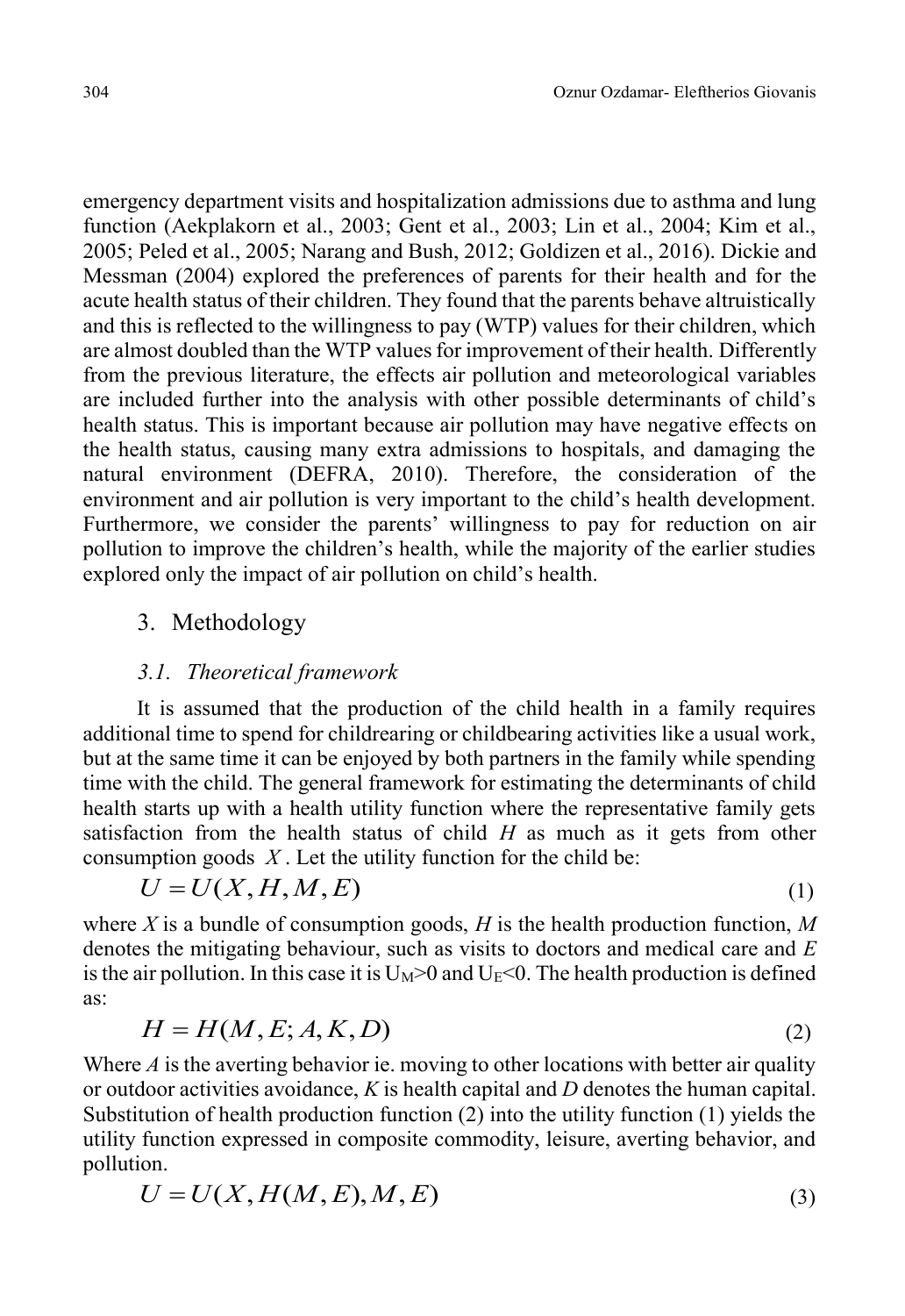The income and cost functions are

$$
I = w(T - H) = wT - wH(M, E)
$$
\n<sup>(4)</sup>

$$
C = X + P_M M \tag{5}
$$

where *w* is the wage, *T* is the total time available,  $P_x$  is the price is composite commodity normalized to one and  $P_M$  is the market price of mitigating strategy. The full income budget constraint can be derived by equating (4) and (5).

$$
wT = wH(M, E) + X + P_M M \tag{6}
$$

The maximization problem is expressed by the following Lagrangian function:

$$
L = U(X, H(M, E), M, E) + \lambda [WT - wH(M, E) + X + PMM]
$$
 (7)

First-order conditions for utility maximization need to be satisfied, in which the first partial derivative with respect to *M* is:

$$
\frac{\partial L}{\partial M} = U_{\rm H} H_M + U_M - \lambda (P_M + w H_M) = 0 \tag{8}
$$

After some simple manipulations relation (8) becomes:

$$
(U_{\rm H} + U_M) / \lambda - w = P_M / H_M
$$
\n(9)

Relation (9) indicates that the marginal benefit of mitigating behaviour, which includes the marginal value of mitigating behaviour and the opportunity cost of health time, on the left hand side (LHS) equals the marginal cost of mitigating behaviour, which refers to the market cost, time cost on the right hand side (RHS). Individuals or consumers will pursue averting behavior until the value of LHS equals RHS. Similarly, the first order condition for air pollution will be:

$$
\frac{\partial L}{\partial E} = U_{\rm H} H_E + U_E - \lambda w H_E = 0 \tag{10}
$$

After some manipulations, which are fully presented in the appendix, relation (10) becomes:

$$
(U_{\rm H}H_E + U_E)/\lambda - wH_E = 0
$$
\n(11)

Relation (11) shows that the individuals or the consumers would avoid pollution until the total of the marginal value of healthy time, the marginal value of quality and the opportunity cost of health time on the LHS equals zero. The indirect utility function is formed by substituting the optimal values of mitigating behaviour, averting behaviour into utility function as:

$$
V = V(P_M, P_A, w, E) \tag{12}
$$

By totally differentiating the indirect utility function (12) yields: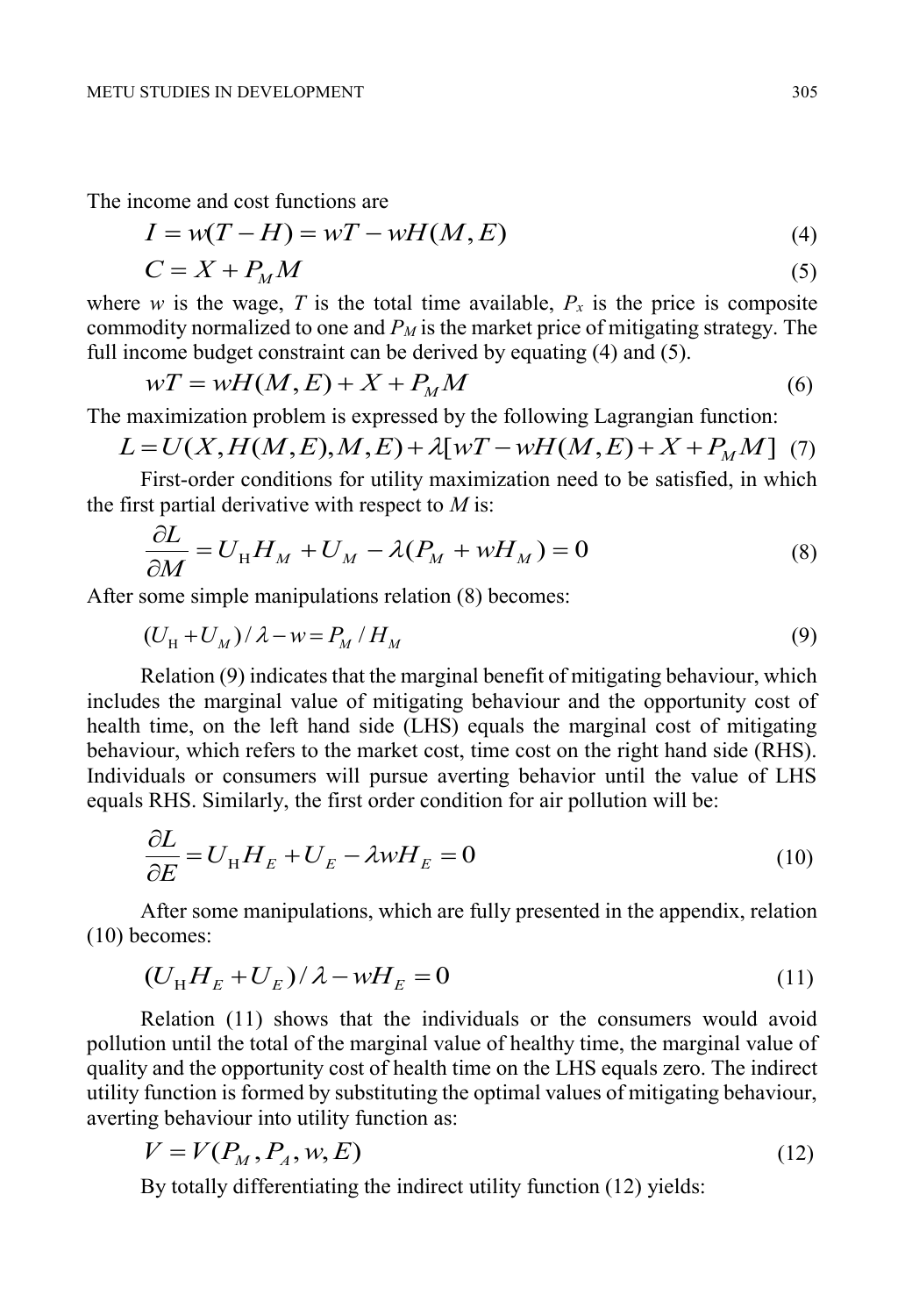$$
dV = V_M dP_M + V_A dP_A + V_W d_w + V_E d_E)
$$
\n<sup>(13)</sup>

The total derivative of air pollution is:

$$
dV/dE = V_w(dw/dE) + V_E
$$
\n(14)

The WTP will be:

$$
WTP_E = dw/dE = -V_E/\lambda
$$
\n(15)

By plugging the optimum values  $M^*$  into health production function and totally differentiating yields:

$$
dH = H_E dE + H_M dM^* \tag{16}
$$

And dividing by *dE* it will be:

$$
dH/dE = H_E + H_M(dM^*/dE) \tag{17}
$$

The function (17) indicates that the total effect on LHS is the sum of a direct effect (the marginal product of pollution on health) and indirect effect (the marginal product of mitigating behaviour on health time and the marginal effect of pollution on mitigating behaviour) on the RHS. Next by multiplying function (17) with *w* and (9) it yields:

$$
[dH/dE - H_M(dM^*/dE)][(U_H + U_M)/\lambda - w]
$$
  
=  $P_M(H_E/H_M)$  (18)

$$
P_M = H_M \left( dM^* / dE \right) \left[ \left( U_H + U_M \right) / \lambda - w \right] \tag{19}
$$

Then the  $WTP_F$  will be:

$$
WTP_E = -P_M(H_E/H_M) = -(dH/dE)(U_H + U_M)/\lambda + w(dH/dE)
$$
  
+  $P_M(dM^*/dE)$  (20)

Relation (20) is broken into four components; the first shows the disutility associated with illness symptoms, the second shows the incurred medical expenses due to health effect from exposure to pollution, the third shows the lost wages or hours of work due to health effect on child from exposure to pollution and the last term shows the expenditure on mitigating actions taken to prevent negative health effects (see appendix for more details on the theoretical framework derivations).

#### *3.2. Econometric framework*

## *3.3. Pooled ordered probit and logit models*

The first part of this section describes the methodology applied for health status. The following model of health status for individual *i*, in region *j* at time *t* is estimated: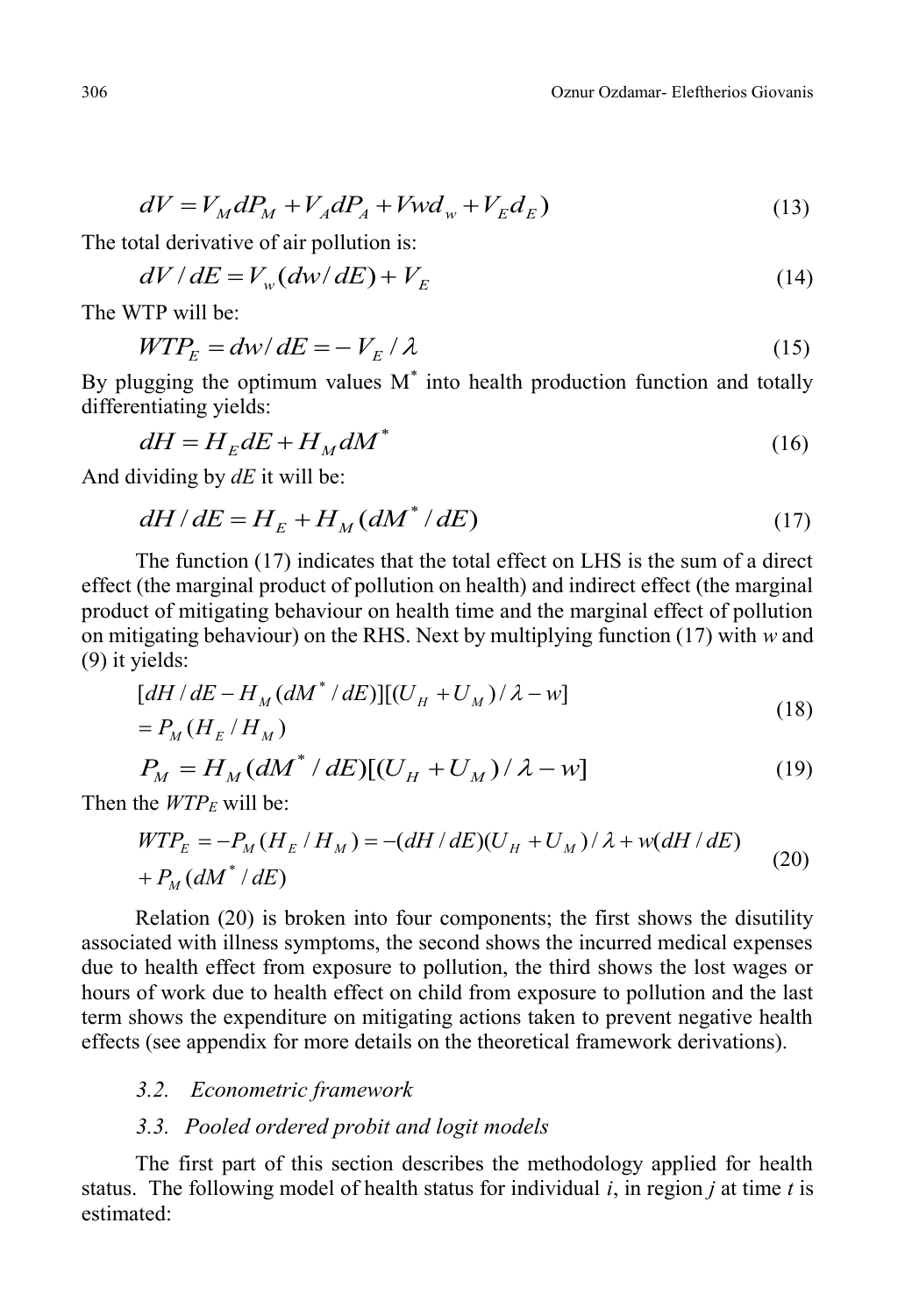$$
HS_{i,k,j,t} = \beta_0 + \beta_1 e_{j,t} + \beta_2 \log(y_{k,t}) + \beta' \mathbf{z}_{i,k,j,t} + \gamma \mathbf{W}_{j,t} + l_j + \theta_t + l_j T + \varepsilon_{i,k,j,t} \tag{21}
$$

 $HS_{i,k,i,t}$  is the health status or child *i* in household *k* located in area *j* and time *t*. The vector  $e_{i,t}$  is the measured air pollution in location *j* and in time *t*,  $log(y_{k,t})$  denotes the logarithm of the household income and **z** is a vector of household and demographic factors, discussed in the next section. **W** is a vector of meteorological variables, set  $l_i$  is the location (local authority) effects,  $\theta_i$  is a time-specific vector of indicators for the month and the year the interview took place, while  $l_iT$  is a set of area-specific time trends. The last term is taken to account for unobservables that are likely to be correlated with both health status and pollution level. Finally, *εi,k,j,t* expresses the error term which we assume to be *iid*. Standard errors are clustered at the local authority level. The pooled ordered Probit and Logit models are applied. The marginal willingness-to-pay (MWTP) can be derived from differentiating (21) and setting dHS=0. Thus, the MWTP can be computed as:

$$
MWTP = -\frac{dHS}{de} = -\frac{\partial f}{\partial e} / \frac{\partial f}{\partial y}
$$
 (22)

#### *3.4. Pseudo panel fixed effects models*

The analysis relies on cross-sectional data where the main issue is that the history of the individuals is unknown since the same individuals are not observed or followed over time. This does not allow us to estimate fixed effects models or to employ any kind of panel data analysis method. On the contrary, cross-sectional data do not suffer from two main problems that panel data face; the non-response and the attrition. One solution proposed by Deaton (1985) is to use cohorts in order to estimate fixed effects models which data are called pseudo-panel. More specifically, in this approach individuals are grouped into cohorts that share some common characteristics, most commonly the age. The analysis also follows the process developed by Verbeek (2008) for linear models with fixed individual effects and discrete choice models. The observations are aggregated in age and region cohorts and the estimated model (21) can be written as:

$$
\overline{H}_{c,t} = \overline{a}_{ct} + \beta_1 \overline{e}_{jt} + \beta_2 \log(\overline{y}_{ct}) + \beta' \overline{z}_{ct} + \gamma \overline{W}_{j,t} + \mu_c + l_j + \theta_t + l_j T + \varepsilon_{c,j,t} \tag{23}
$$

The variables in (23) are defined as in (21) for cohorts *c* and time *t*. The model (23) is estimated with fixed effects and it thus accounts for one form of endogeneity that results from time‐invariant omitted variables. Furthermore, the analysis is based on the non-movers sample. In this way it is possible to capture unobservable factors of the area which are fixed over time and that may be correlated with air pollution and health status and which are fixed over time. However, our assumption about reducing the endogeneity issue coming from the "sorting" issue is very strong, because the location can be also a choice. This because there are people less risk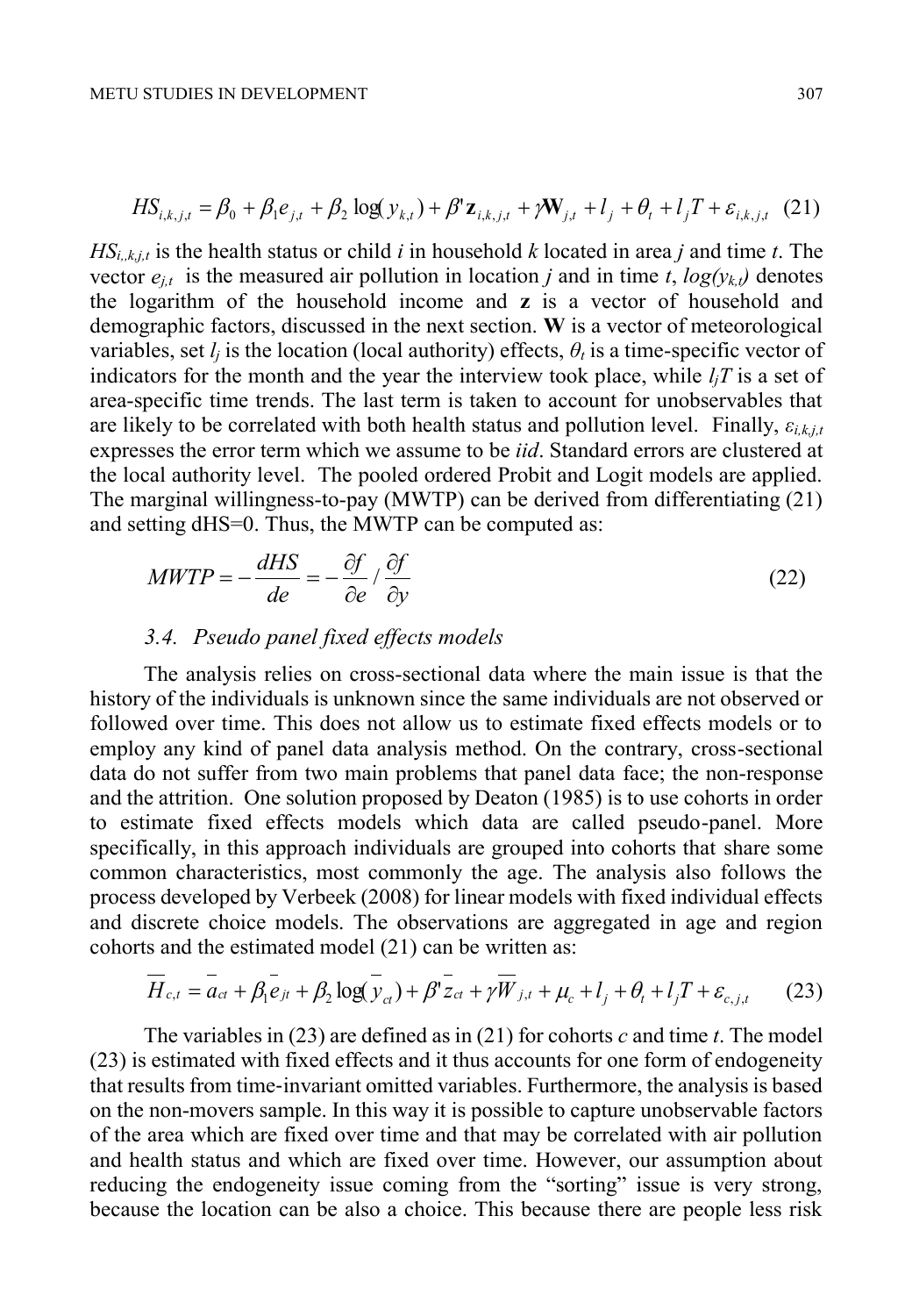averted to air pollution, and those who in the first place chose the area because it's "clean" and the air quality may continue to improve or remain clean. The movers in our analysis are defined according on whether they have changed residence or not over the last five years. The information is available about the number of movements. Those who never moved are considered as the non-movers sample, while those who have moved at least once over the last five years are included in the movers sample. In our case, we have information on whether the households moved to the same authority district or not. While the air pollution mapping is assigned on the specific geographical level, still we consider those individuals as movers for the reason that they may have decided to move for other reasons, such as employment, facilities, housing, but also including unobserved ones.

In the case we could not control for unobserved spatial-area heterogeneity that can be correlated with the air pollution, the cross-sectional estimates would be much more prone to omitted variables bias. Nevertheless, our analysis includes dummies for local authority districts. On the other hand, the data are cross-sectional regarding the individuals-households. Thus, this type of heterogeneity is less important for the estimation of the pollution effect, while it becomes much more crucial for the estimation of the personal characteristics on health status (Ferrer-i-Carbonell and Frijters 2004), including also the income. Controlling for unobserved individualchild and household heterogeneity is crucial to estimate the benefits in terms of monetary values and calculate the MWTP. In this case, an instrumental variables (IV) approach would be necessary to evaluate the causal effect of income on health status.

Because the data are pseudo-panel it is not feasible to employ the ordered Probit or Logit models using fixed effects, since these methods are estimated only under the random effects framework. The first option is to apply the method introduced by van Praag and Ferrer-i-Carbonell (2004) which converts the ordered dependent variable into a continuous one. The second method is the "Blow-Up and Cluster" (BUC) estimator developed by Baetschmann et al. (2015), which groups the ordered variable into a binary and then the conditional fixed effects Logit model is applied (see Geishecker and Rield, 2012 and Baetschmann et al., 2015 for more technical details and working example).

Overall, the self-reporting bias is a major concern for our setting. As we mentioned, Logit and Probit cannot be implemented within a fixed effects model. Another possible way to change the grouping of the ordinal variable is to create a dummy taking value 1 if the actual value of the ordinal variable is equal or higher than its average value and 0 otherwise (lower than its average value). However, this approach and other similar ones, are subject of criticism, since the convert the ordered variable to a binary choice variable, which corresponds to using only one transformation. Furthermore, these methods are less efficient for the estimated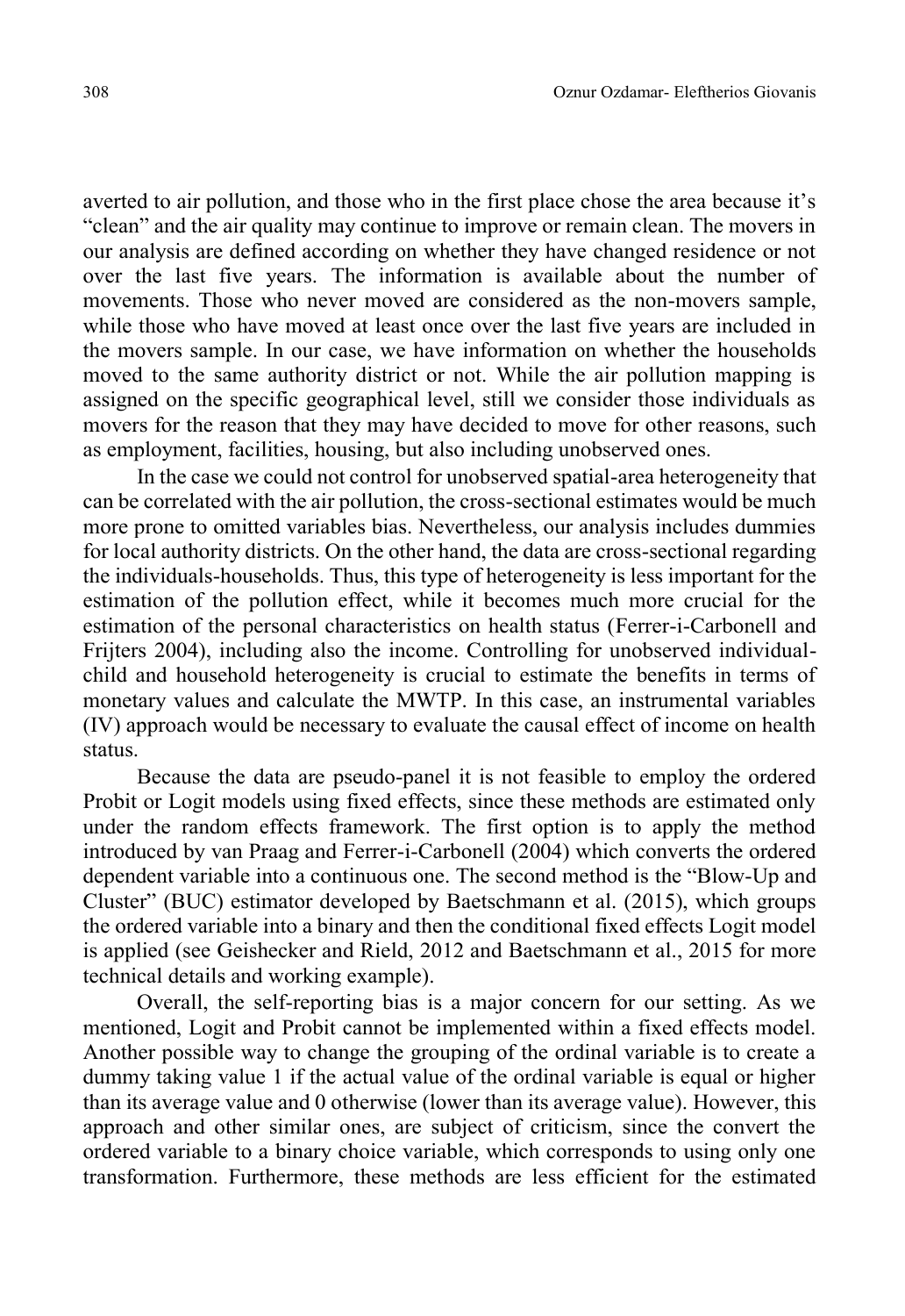coefficient and do not provide an estimate of the cut-point differences (Chamberlain, 1980; Baetschmann et al., 2015).

Another method is the FCF developed by Ferrer-i-Carbonell and Frijters (2004). Compared to the simple binary case, the estimation strategy of FCF makes use much more of the variation in the ordinal dependent variable. However, since this procedure requires calculation of the individual Hessian for each binary recoding possibility, is computationally very expensive, especially in our case where our sample is large. Furthermore, Baetschmann et al. (2015) have shown that the estimation strategy of the FCF method produces biased parameter estimates. In both theoretical and empirical evidence the authors show that the individual-mean recoding may result in inconsistent estimates. The reason behind this is the endogeneity problem of the individual threshold, which is by itself a function of the original ordered variable. Since there are cases where the individual-mean and the FCF have the same recoded binary variable, they postulate that the FCF estimator must be inconsistent as well. The second issue associated with the FCF method, is that it uses only individuals who move across the cut-off point resulting in a large loss of data. According to the developers of this method, the large loss of data further leads to measurement errors as they well become a large source of residual variation (Ferrer-i-Carbonell and Frijters, 2004; Riedl and Geishecker, 2012). This is also not appropriate for our analysis because the purpose of this study is to examine additional factors that can be associated with the child's health status. Another possible grouping could be an ordinal variable of 3 categories; however, we do not implement anything like that in the study as there is no formal and robust way and criterion to follow. Therefore, we will use the BUC method as a robustness check.

As we described earlier the pseudo-panel approach is an instrumental variables (IV) approach in which the cohort dummies are used in the first stage. In the absence of panel data, especially surveys for child health, repeated crosssectional surveys are often implemented for a longer time-period and pseudo-panel method allow us to estimate regressions over a longer time-span. Furthermore, averaging within the cohorts the measurement error at individual-level can be removed (Antman and McKenzie, 2007). One issue we face with the pseudo-panel is the trade-off between the number of cohorts and the number of individuals within those cohorts, where a small number of individuals is allocated into a large number of cohorts. This will result to biased estimators, as there will be few observations in each cohort. On the other hand, a small number of cohorts that contain a large number of observations and as individuals within a cohort are likely to be heterogeneous, then this issue would cause inefficiency. Therefore the optimum choice will be the one that minimizes the heterogeneity within each cohort, but maximizes the heterogeneity among them. The majority of the previous studies, used a sample divided into a small number of cohorts with a large number of observations in each of them (Browning et al., 1985; Blundell et al., 1994; Propper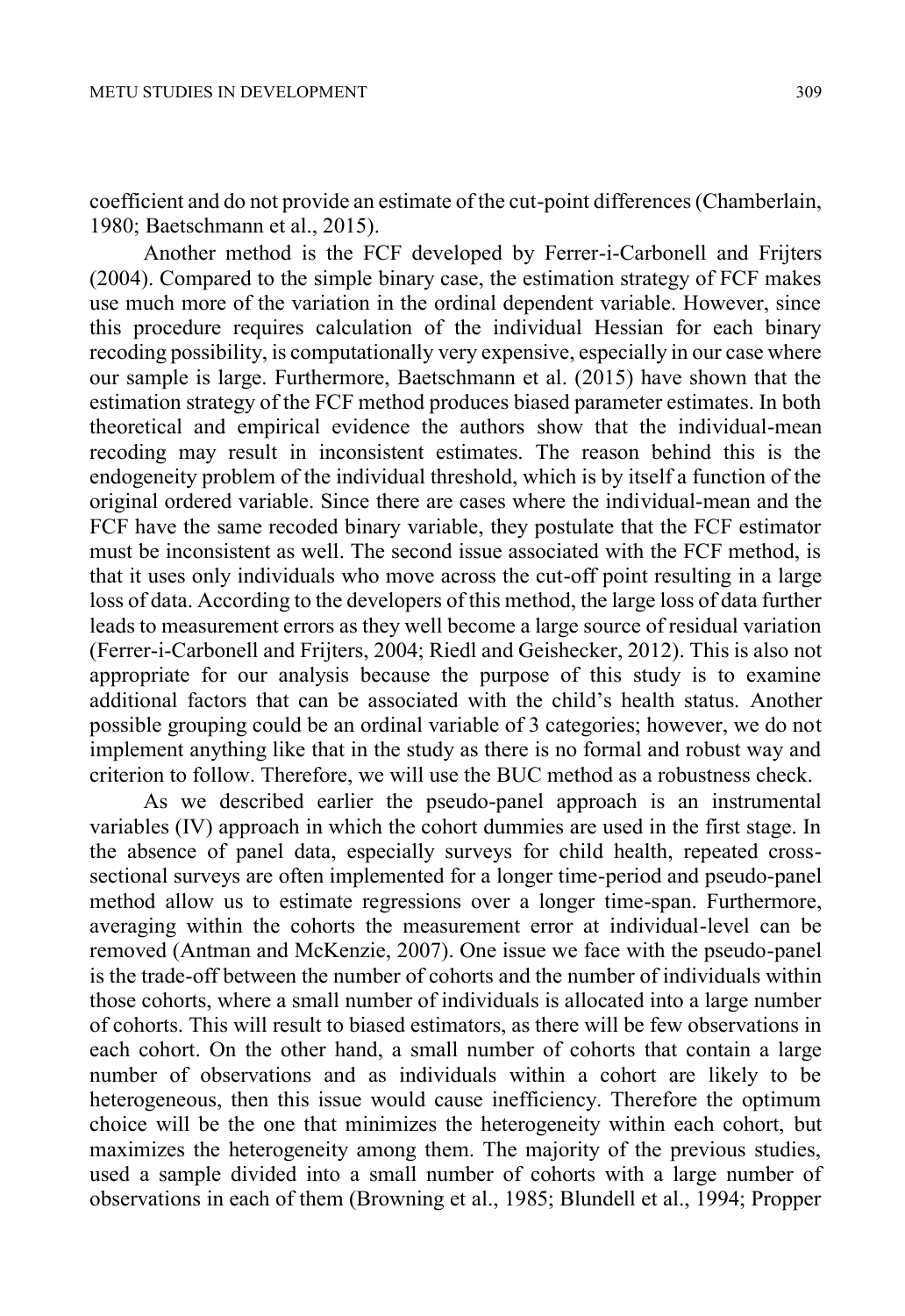et al., 2001). Overall, if cohorts contain at least 100 individuals and there is sufficient variation in the cohort means, then the measurement error bias would be small and can be ignored (Verbeek and Nijman, 1992). Regarding the region cohort, the minimum and maximum number of observations observed, range between 5,000 and 30,000 respectively. In the pseudo-panel approach cohorts can be constructed based on a single characteristic or multiple characteristics which is our case. More specifically, we construct our pseudo-panel data based on age and region as we mentioned earlier. Cohorts are defined by the interaction of five age groups as: 0- 2, 3-5, 6-8, 9-11 and 12-15 years old and 18 regions. Therefore, for example children 0-2 years old in the inner London form one cohort, while children of the same age group- 0-2 years old- in the the outer London form another cohort and so on. The resulting pseudo-panel consists of roughly 35,800 observations over 90 cohorts, which on average is more than 100 individuals per cohort.

While the range of age cohorts is rather small, we still assume that the age groups 0-6 will be mostly likely differ from the age group of 7-15 in terms of consumption needs and exposure to air pollution. More specifically, while infants and children 0-6 years old can be much more sensitive and vulnerable to air pollution, children aged 7-15 are much more likely to spend more time outdoor, including school and sport activities, and therefore be more exposed on air pollution. In addition, there are also differences across regions in terms of air quality, prices, consumer demographics, health services and other patterns which would change over time because of migration and local policy development among others. Nevertheless, the indoor air pollution is another issue for the infants, including also the parents' smoking habits, which we cannot observer in our data. We should notice that decreasing the number of age cohorts by assigning wider age brackets, such as 0-7 and 8-15 years old will not considerably change our estimates, but this will lead to the issue discussed earlier, where the number of individuals in each cohort will be significantly reduced. Also considering for possible confounders, including the employment status and education level of the household head, the marital status and the house tenure, we may control for other characteristics that may affect the child's health status. In particular, even if the children have similar individual characteristics and are affected by the same weather and air pollution conditions, there are household characteristics that may impact their health status.

Overall, using age and region cohorts can be suitable instruments for the child's health. First, as we mentioned earlier, the air pollution effect can be stronger on the younger kids, and especially the infants, since their lings are not yet developed. In this case the air pollution effect can be detrimental for the infants. However, on the other hand, as we discussed, infants are less likely to regularly participate in outdoor activities, such as attending the school or other activities, while kids aged 6-15 have to attend school, increasing their exposure to air pollution. Additionally, the region cohort is important, because the air pollution, weather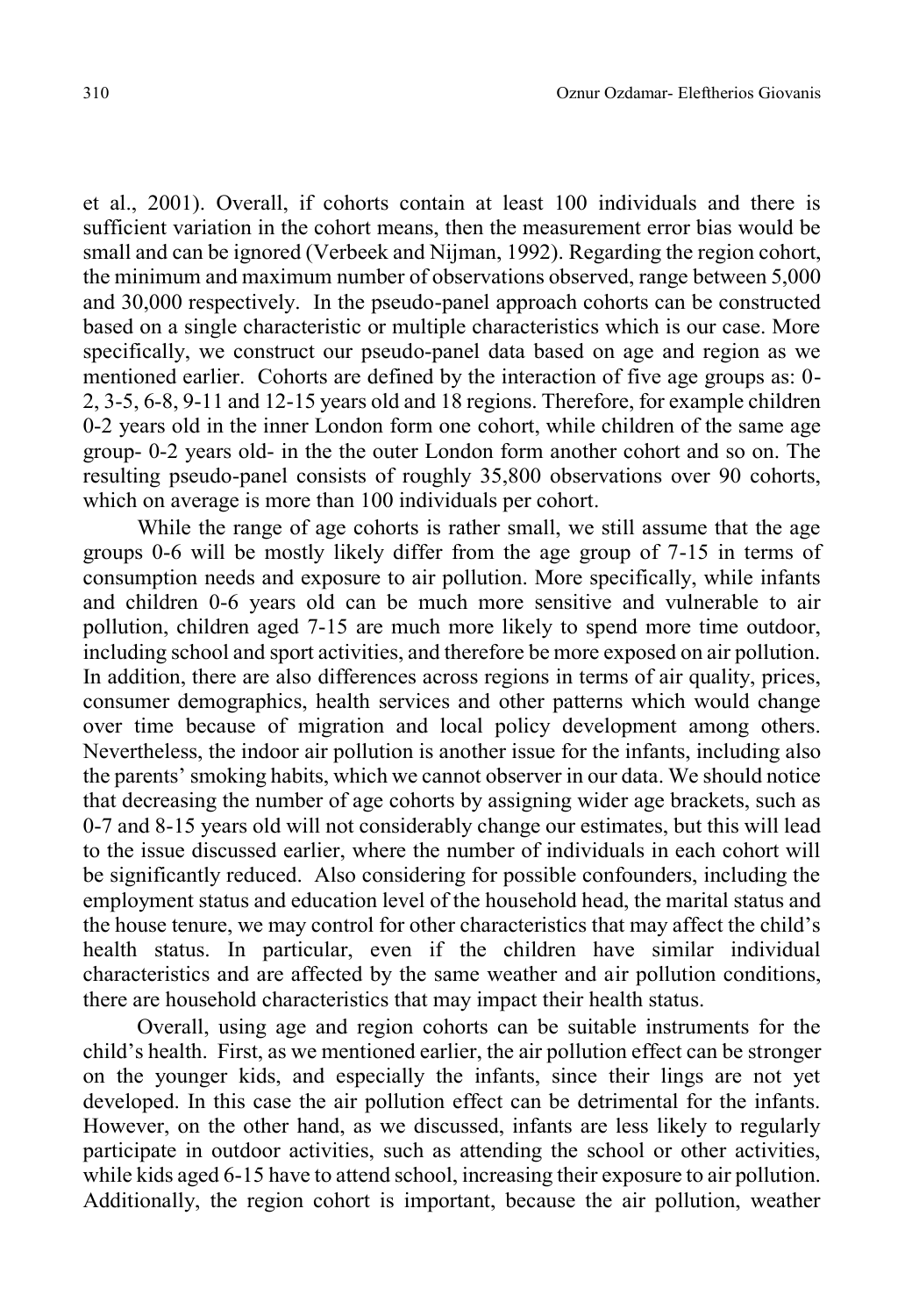conditions, and activities that affect the air quality, such as industrial and economic activities, traffic, infrastructure and others, vary and influence in different way the air pollution emissions. Even though we control in our regressions for local authority districts and weather conditions, still we have unobserved heterogeneity in terms of traffic and various economic and industrial activities among other factors. The cohorts-variables employed in the study should satisfy the appropriate conditions for an instrumental variable to be consistent. Therefore they should be valid and uncorrelated to the unobservables of the regression. Also they should be relevant and appropriately correlated to the explanatory variables in the model. As we mentioned earlier we cannot observe the heterogeneity and impact of the traffic and the economic-industrial activities among others. However, we control for the area, considering local authority districts dummies, but also including air pollution, which the latter can be influenced by those activities.

# *3.5. Binary Logit Model, Visits To General Practitioners and Nights Inpatient to Hospital*

The next regression takes place whether there is a respiratory related complaint for the child. In this case, model (23) remains the same with the difference that the dependent variable is binary. The respiratory diseases include asthma, emphysema, bronchitis and other categories. The reason why each illness is not examined is because the data availability is not enough to control for additional factors discussed in the next section. However, the air pollutants examined in this study have significant effects in all respiratory diseases. The next model examined is the following Binary Logit Fixed Effects:

$$
\overline{GP}_{c,t} = \overline{a_{ct}} + \beta_1 \overline{HS}_{ct} + \beta_2 \log(\overline{y}_{ct}) + \beta' \overline{z}_{ct} + \gamma \overline{W}_{j,t} + \mu_i + h_k + l_j + \theta_t + l_j T + \varepsilon_{c,j,t} \quad (24)
$$

where *GP* denotes the person has visited or not a General Practitioner (*GP*) and whether the reason was for respiratory disease. In both models the binary Logit fixed effects is preferred to Probit model, because the latter allows only for random effects. In the next model the effects of health status and other personal and socioeconomic characteristics on the number of nights being in-patient in a hospital are estimated.

$$
\overline{HD}_{c,t} = \overline{a_{ct}} + \beta_1 \overline{HS}_{ct} + \beta_2 \log(\overline{y}_{ct}) + \beta^T \overline{z}_{ct} + \gamma \overline{W}_{j,t} + \mu_i + l_j + \theta_t + l_j T + \varepsilon_{c,j,t} \tag{25}
$$

where *Hd* denotes the number of nights the individual was inpatient in hospital. The remained variables are defined as in the previous models. A fixed effects model is implemented in this case. In this case the in-patient nights only for respiratory complaints are examined.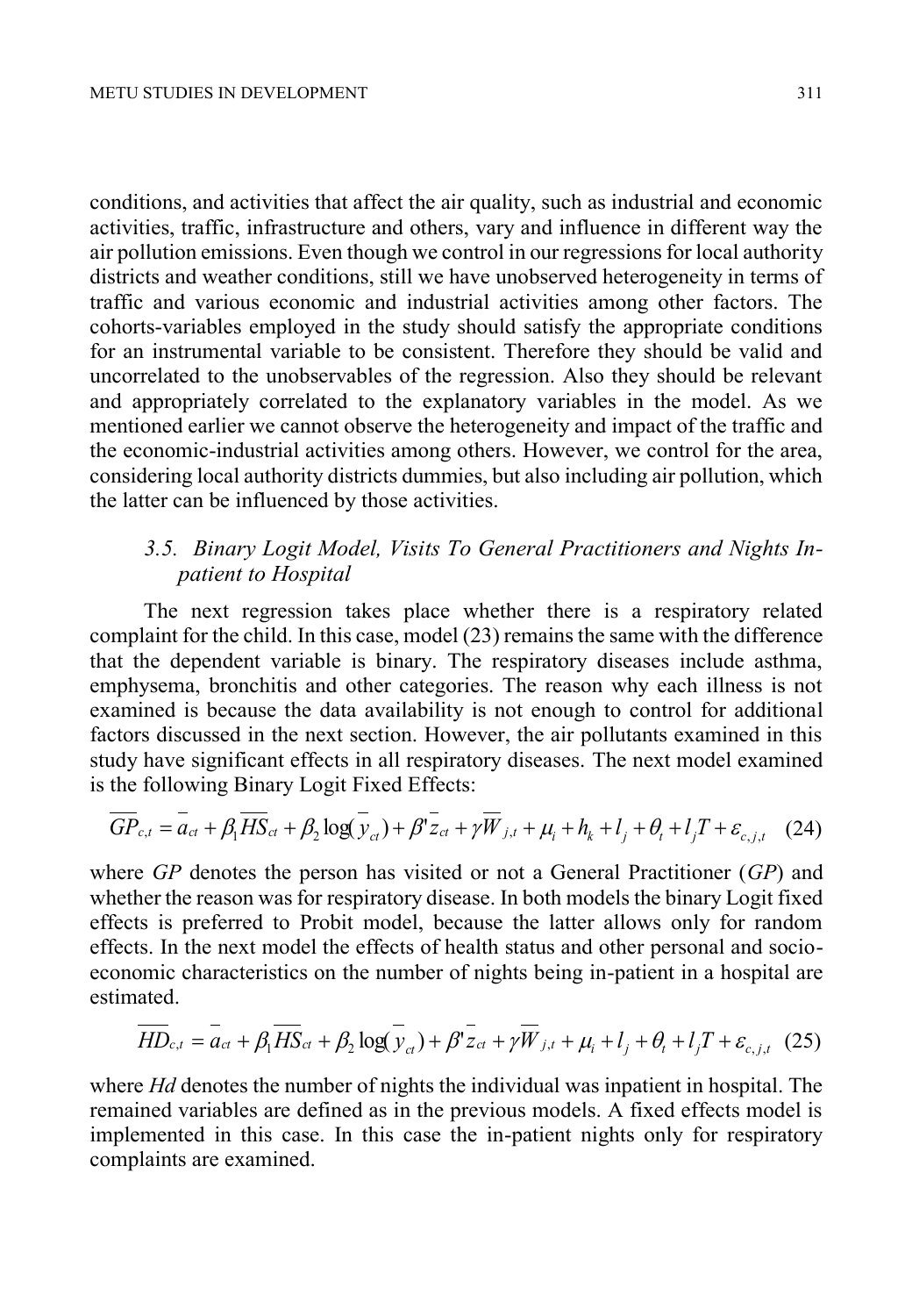## 4. Data

The data used in this study has been derived by the General Household Survey (GHS) which was renamed as General Lifestyle Survey (GLS) in 2008. This survey is a continuous national survey of people living in private households conducted on an annual basis by the Social Survey Division of the Office for National Statistics (ONS) in England, Wales and Scotland. The main aim of the survey is to collect data on a range of core topics, covering household, family and individual information. The interview consists of questions relating to the household, answered by a reference person or spouse, and an individual questionnaire, asked to all resident adults aged 16 and over. For the children younger than 16 years old, the questions are answered by them, accompanied by an adult, while the parents answer the questions for the children aged 0-7 years old. The period covered for this study is 2000-2010. The children's age range explored is 0- 15.

The demographic and household variables include the household income, parent's and child's age, family size, labour force status and education level of the family unit head, house tenure, marital status, education and local authority districts. The income is measured in pounds and is converted to 2010 British pounds using the Consumer Price Index (CPI). Additionally, the regressions control for the month and the year of the survey. The principal health outcome is self-assessed health (SAH) defined by a response to the question "How is your health in general; very good/good/fair/bad/very bad?". Even though we have access to daily pollution level data, the monthly averages before the time of the interview are obtained, since there are daily missing values. The average monthly values can be proper implying an accumulative air pollution effect on health.

In this study we explore the Ground-level Ozone  $(O_3)$  and Nitrogen Oxides (NO<sub>X</sub>). There are also other major pollutants, including Sulphur Dioxide (SO<sub>2</sub>), Particulate Matter (PM<sub>2.5</sub> and PM<sub>10</sub>) and Carbon Monoxide (CO). The reason why  $O<sub>3</sub>$  and  $NO<sub>X</sub>$  are examined is because the remained air pollutants have shown improvements during the period 2000-2013. Moreover, some exceedences of the annual average objectives and limit values for  $NO<sub>X</sub>$  remained between 2005-2010. Even if these exceedences are less widespread than before 2005 they are still appreciable. If the volume of traffic in the future is higher than expected, or if technology to reduce levels of pollutants does not have the expected effects, exceedences will be more widespread than predicted (DEFRA, 2014). Regarding  $O<sub>3</sub>$ , the urban background ozone pollution has shown a long-term increase, while rural background pollution has shown no clear long-term trend (DEFRA, 2014). Therefore,  $O_3$  is considered still a crucial air pollutant as it is influenced and formed by high temperatures, solar radiation, volcanic compounds (VOC) and NOX. Therefore, it is important to control in regressions for  $NO<sub>x</sub>$  and weather data.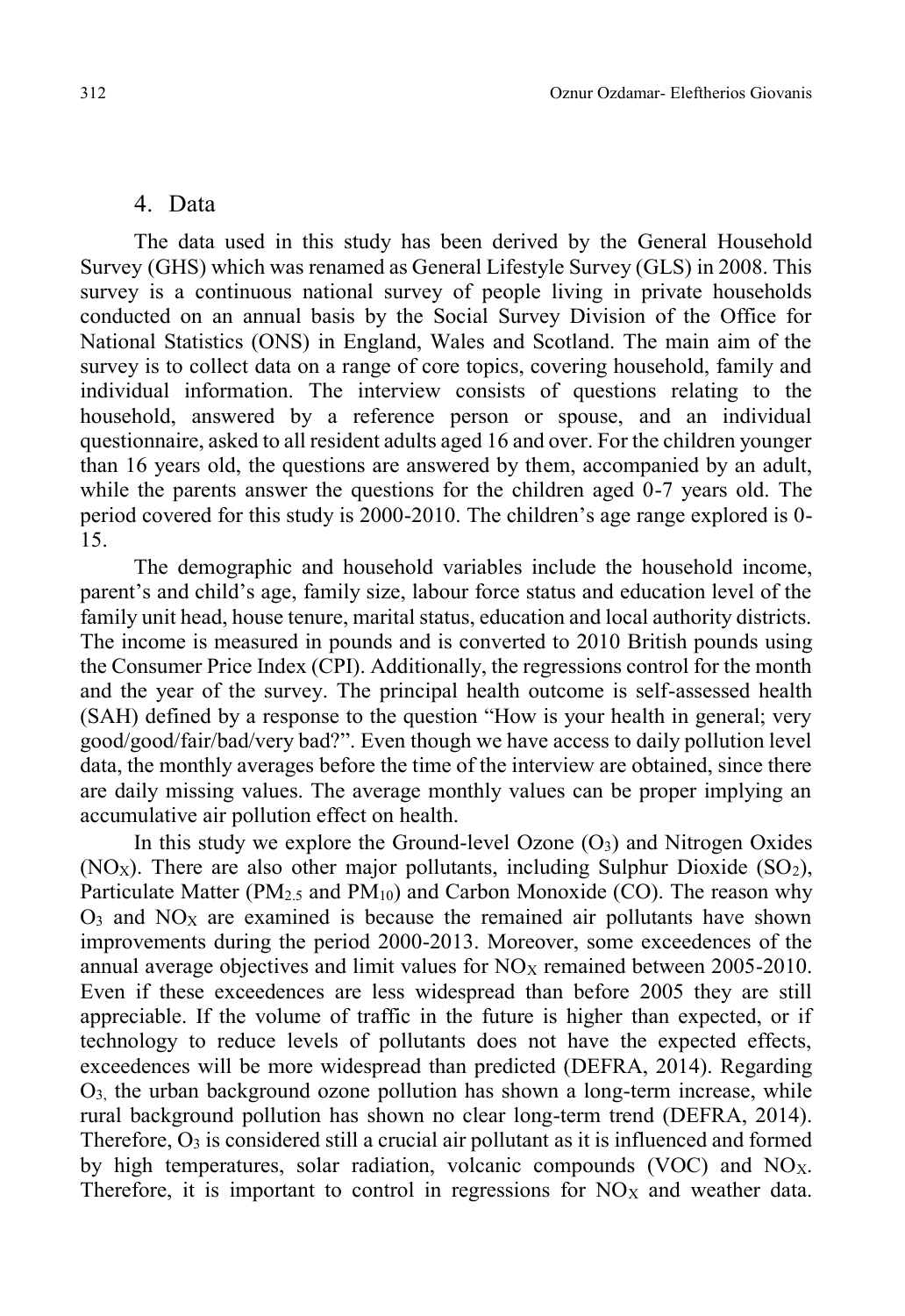Moreover, serious respiratory tract responses are induced by ozone, including asthma and increases in daily hospital admissions.

The air pollutants are collected daily and measured in  $\mu$ g/m<sup>3</sup>. The following steps are followed in order to match the air pollution levels with the individuals in the sample. First, the grid points of air monitoring stations expressed in easting and northing are obtained and these can be found on DEFRA website (http://ukair.defra.gov.uk/). In the second step the grid points of the individuals' local authority district (LAD) level is taken and these are provided from the Office for National Statistics (ONS). Then the inverse distance weighting (IDW) a GIS-based interpolation methods is applied. Then the centroid of each LAD is calculated and the distance between the air pollution monitor and the centre of the LAD is measured. For more details on the formula see Franke and Nielson (1980). The radius is based on 10 km and we use also 5 and 20 km as robustness checks. As we mentioned earlier, we obtain the monthly averages of air pollutants, to assign them on the month of the interview.

In table 1 the summary statistics for the household income expressed in monthly values and the air pollutants, averaged on monthly basis, are reported. In the panel B, where we report the categorical variables, we observe that the majority of the parent's marital status is married at 66.50 per cent and living together as a couple at 11.27 per cent followed by divorced and widowed at 9 and 7.44 per cent respectively. The majority of the family unit heads have completed a GCSE or O level at 48 per cent followed by those with no qualification or with a first or higher university degree. The majority of the sample states that it owns the house either by outright or mortgage at almost 77 per cent. About the ethnicity that used in the regressions we do not report its summary statistics and proportions in table 1 for the reason that the majority of the children are white British or of any other white background at 83 per cent followed by Indian at 2.85 and Pakistani at 2.53, Bangladesh at 1.02, Chinese at 0.21 and the remained 10.39 consist of other races. The majority of the family unit head's employment status is working at 89 per cent, while almost 5 per cent is unemployed. The 3.30 per cent of the sample states that is retired or permanent unable to work due to disability at the same percentage.

In table 2 we present the correlation matrix between air pollutants, health status and household income. As it was expected the correlation between household income and health status is negative indicating that income has positive effects on health. Similarly the household income is negatively correlated with the respiratory illness complaints. Furthemore, the association between both air pollutants and health status and respiratory complaints is positive indicating that air pollution has negative effects on child's health. Moreover, the air pollutants are negatively associated with household income. This most probably indicates that richer families choose to reside in low pollution areas.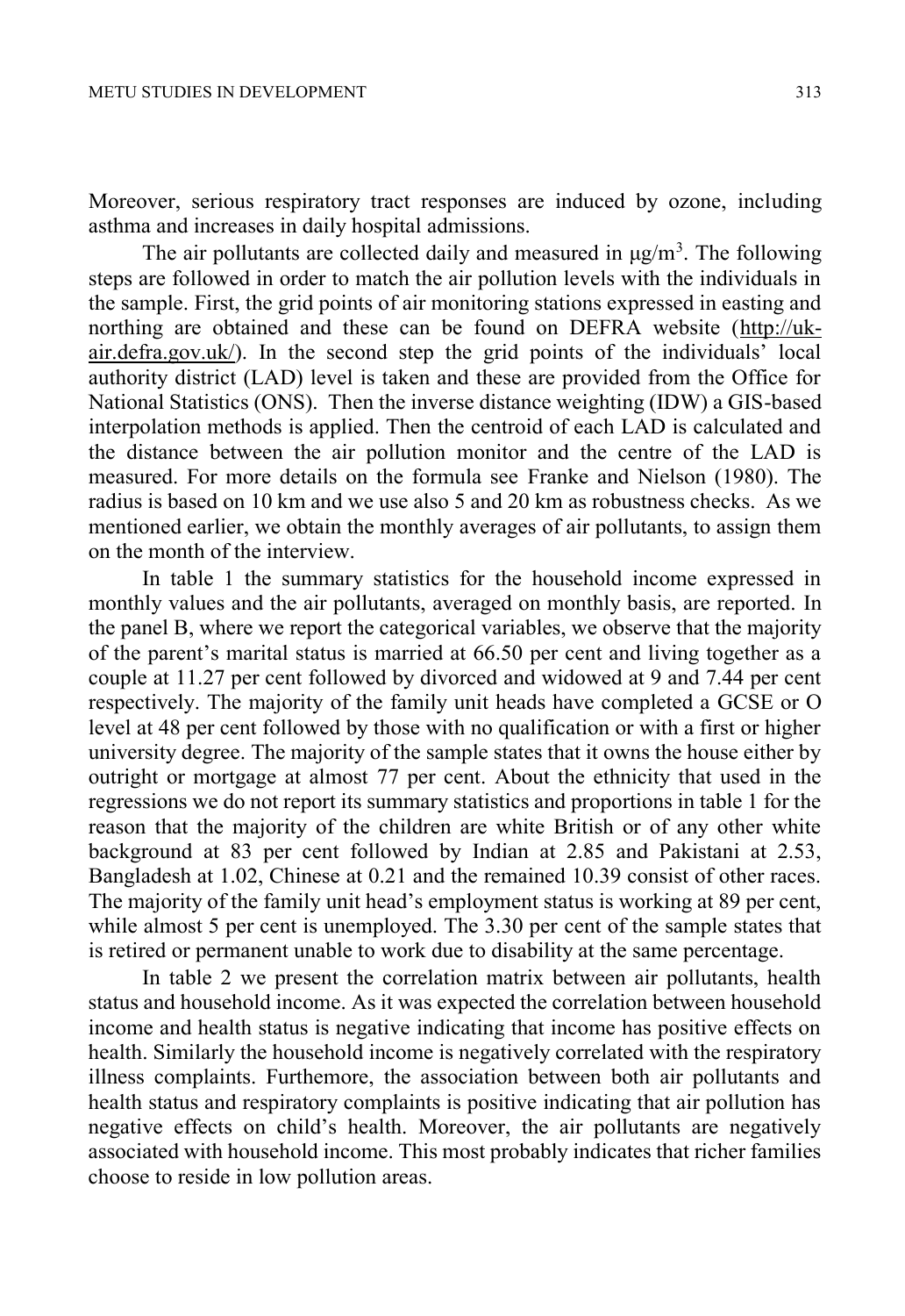| Variables                          |                                |              |                             |           |  |  |
|------------------------------------|--------------------------------|--------------|-----------------------------|-----------|--|--|
|                                    | Panel A: Continuous Variables  |              |                             |           |  |  |
|                                    | Mean                           | Standard     | Minimum                     | Maximum   |  |  |
|                                    |                                | Deviation    |                             |           |  |  |
| Household Income                   | 1,647.654                      | 913.221      | $\overline{0}$              | 55,090.85 |  |  |
| Nitrogen Oxides (NO <sub>X</sub> ) | 82.456                         | 49.997       | 7.268                       | 265.629   |  |  |
| Ground Level Ozone $(O_3)$         | 61.862                         | 18.442       | 15.380                      | 81.464    |  |  |
| Child's age                        | 9.003                          | 5.251        | $\mathbf{0}$                | 17        |  |  |
| Mother's age                       | 38.470                         | 8.084        | 19                          | 56        |  |  |
| Father's age                       | 41.458                         | 8.109        | 19                          | 59        |  |  |
| Household Size                     | 3.8161                         | 0.8991       | 2                           | 7         |  |  |
|                                    | Panel B: Categorical Variables |              |                             |           |  |  |
| Parents' marital status            | Married                        |              | Cohabiting                  |           |  |  |
|                                    | 66.50%                         |              | 11.27%                      |           |  |  |
|                                    | Single                         |              | Widowed                     |           |  |  |
|                                    | 2.88%                          |              | 7.44%                       |           |  |  |
|                                    | Divorced                       |              | Separated                   |           |  |  |
|                                    | 9.02%                          |              | 2.89%                       |           |  |  |
|                                    |                                |              | Teaching                    |           |  |  |
|                                    | First and higher               |              | qualification               |           |  |  |
|                                    | Degree                         |              | 6.32%                       |           |  |  |
|                                    | 18.21%                         |              |                             |           |  |  |
|                                    |                                | GCSE/O level |                             |           |  |  |
| Family unit head education         | Other higher                   | 48.03%       |                             |           |  |  |
| level                              | qualification                  |              |                             |           |  |  |
|                                    | 8.60%                          |              | No qualification            |           |  |  |
|                                    |                                |              | 18.84%                      |           |  |  |
| House Tenure                       | Owns outright<br>28.21%        |              | Mortgage<br>49.00%          |           |  |  |
|                                    | Rents from Local               |              | Rents from HA/              |           |  |  |
|                                    |                                |              |                             |           |  |  |
|                                    | Authority<br>12.88%            |              | Regional Social<br>Landlord |           |  |  |
|                                    |                                |              | 6.95%                       |           |  |  |
|                                    | Rents partially                |              |                             |           |  |  |
|                                    | furnished                      |              |                             |           |  |  |
|                                    | 2.96%                          |              |                             |           |  |  |
| Family unit head job status        | Employed                       |              | Unemployed                  |           |  |  |
|                                    | 88.66%                         |              | 4.75%                       |           |  |  |
|                                    | Permanent unable               |              | Retired                     |           |  |  |
|                                    | to work                        |              | 3.29%                       |           |  |  |
|                                    | 3.30%                          |              |                             |           |  |  |
| Sample Size                        | 191,531                        |              |                             |           |  |  |

**Table 1** Summary Statistics

\* The air pollutants are measured in micrograms per cubic meter  $(\mu g/m^3)$ , while the temperature is measured in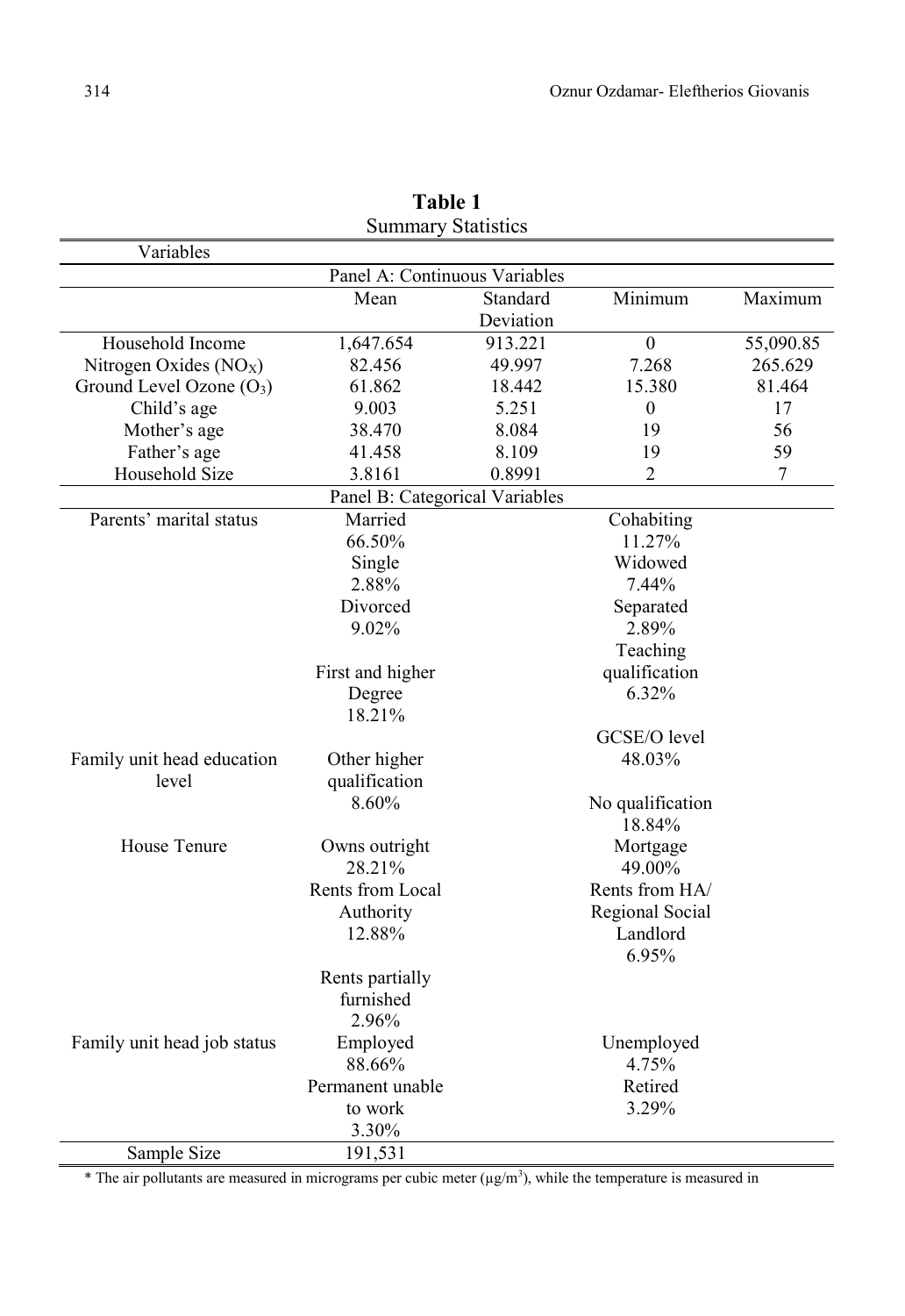| Correlation Between Air Pollutants, Household Income, Health Status and | <b>Respiratory Illnesses Complaints</b> |                     |              |                    |
|-------------------------------------------------------------------------|-----------------------------------------|---------------------|--------------|--------------------|
|                                                                         | Health<br><b>Status</b>                 | Household<br>Income | Ozone        | Nitrogen<br>Oxides |
| Household Income                                                        | $-0.1639$                               |                     |              |                    |
|                                                                         | $(0.000)$ ***                           |                     |              |                    |
| Ozone                                                                   | $0.0530***$                             | $-0.0048**$         |              |                    |
|                                                                         | (0.000)                                 | (0.0232)            |              |                    |
| Nitrogen Oxides                                                         | $0.0263***$                             | $-0.0179***$        | $-0.1689***$ |                    |
|                                                                         | (0.000)                                 | (0.000)             | (0.000)      |                    |
| <b>Respiratory Complaints</b>                                           | $0.0827***$                             | $-0.0290$ ***       | $0.0137**$   | $0.0057**$         |

(0.000)

(0.0304)

(0.0115)

**Table 2**

p-values are reported between brackets, \*\*\* and \*\* indicate significance at 1% and 5% level.

(0.000)

# 5. Empirical results

In table 3 the Adapted Probit- Fixed Effects (FE) results are reported. The estimates take place for three samples; total sample in columns 1 and 4, non-movers sample in columns 2 and 5 and movers sample reported in columns 3 and 6. The household income has the expected negative and significant sign, implying that the health status is improved, because it is scaled from 1 (very good) to 5 (very bad) as it was described in the data section. Moreover, the health status does not include only statements on physical health, but also on mental health. Generally, the results are consistent with the study by Currie et al. (2007), who found that the household income is not the only important factor. Our analysis shows that income has the strongest effects on child health followed by the education level and job status of the family unit head.

Regarding the air pollutants we interpret the coefficients by saying that an increase of a standard deviation in  $O_3$  and  $NO<sub>X</sub>$  results on average, in an increase of  $\beta_l$ <sup>\*</sup>s<sub>*v*</sub> in the dependent variable. The parameter  $\beta_l$  denotes the standardised coefficient of the air pollutant in equation (23), while  $s_y$  denotes the standard deviation of the dependent variable. Hence, based on the estimates of table 3, increasing  $O_3$  and  $NO_X$  by one standard deviation, health status is deteriorated by 0.0261, and 0.0035 units respectively for the total sample. The respective values for the non-movers are 0.0281, and 0.0061, while for the movers sample are 0.0326 and 0.0065. The meteorological coefficients have the expected signs. More specifically, precipitation, and the difference between minimum and maximum temperature on health status are negative, while average temperature has a positive impact on child's health. Precipitation has a negative effect on health status, which might come from the fact that rainfall and acid rain include chemical compounds and air pollutants. Similarly, the effects of the difference between maximum and minimum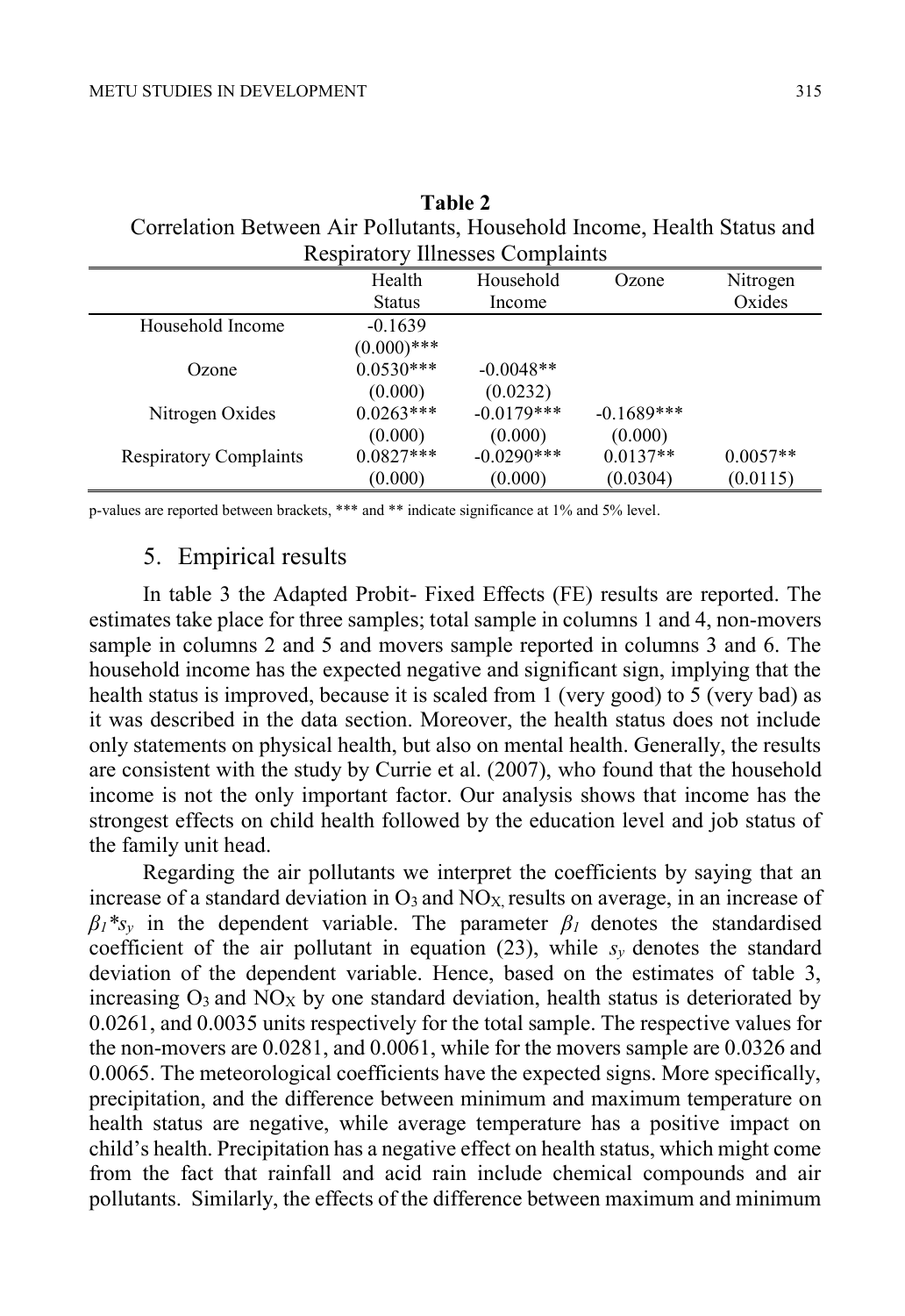temperature on health status are negative and significant, indicating that the extreme weather can be dangerous for child's health.

The mother's age is associated positively with the child's health status. This is consistent with the findings of the study by Myrskylä and Fenelon (2012) who found that children who were born from mothers aged between 20-24 are more likely to suffer from more diseases by 5 per cent than those whose mothers' age ranges between 25-34. This value becomes even higher for born to mothers aged 14 to 19 years at approximately 15 percent. Their results remain robust when other confounding factors are considered, including also the mother's education. Sutcliffe et al. (2012) explored children having unintentional injuries and whether the mother's age is associated to children's medical attention or admissions to hospitals. Their results suggest that the probability is decreased to increasing age of mothers.

On the other hand, the results show that paternal age is negatively associated to the child's health; however the coefficient is insignificant. Other researchers found that paternal age is associated negatively with child's health (Gavrilov and Gavrilova, 1997). On the contrary, older fathers are more likely to be educated and aware about the health care and the effects of air pollution on child's health, compensating for the above-mentioned effects. Finally, regarding all the samples, based on the estimates of table 3, the child's age is insignificant.

As we show in table 3, the marital status of the parents or the guardian has significant effects on child's health status. In all samples single parents are associated with lower child's health status. In addition, the association between widowed guardians child's health status is negative concerning the total and mover sample, while in the case of the non-movers sample, only the estimated coefficient of divorced guardians is significant and negative for the child's health. This is consistent with the existing literature, where the children growing in single, divorced and widowed parent families, usually mothers, present significantly lower levels of education, occupational status, and happiness and are more financially stressed. Growing in this type of environment, the child's development can be negative (Biblarz and Gottainer, 2000). Moreover, the data show that almost the 60 per cent of the mothers having children with fair or poor health are singles, widowed or divorced. Regarding the household size, its impact on child's health status is positive in all cases, even though the magnitude of its effects varies among the three samples. The literature provides evidence that family support and size can provide protection to people with a chronic illness (Aldwin and Greenberger, 1987; Doornbos, 2001).

A strong relationship between socio-economic status (SES) and health status has been found in previous researches. On average, the more advantaged individuals are, the better their health, as the social groups are closer to the top of the socioeconomic status. Based on the results of table 3, in the case of the family unit heads who do not hold a qualification or they hold only a low education level, the child's health status is lower than the children whose parents hold a higher university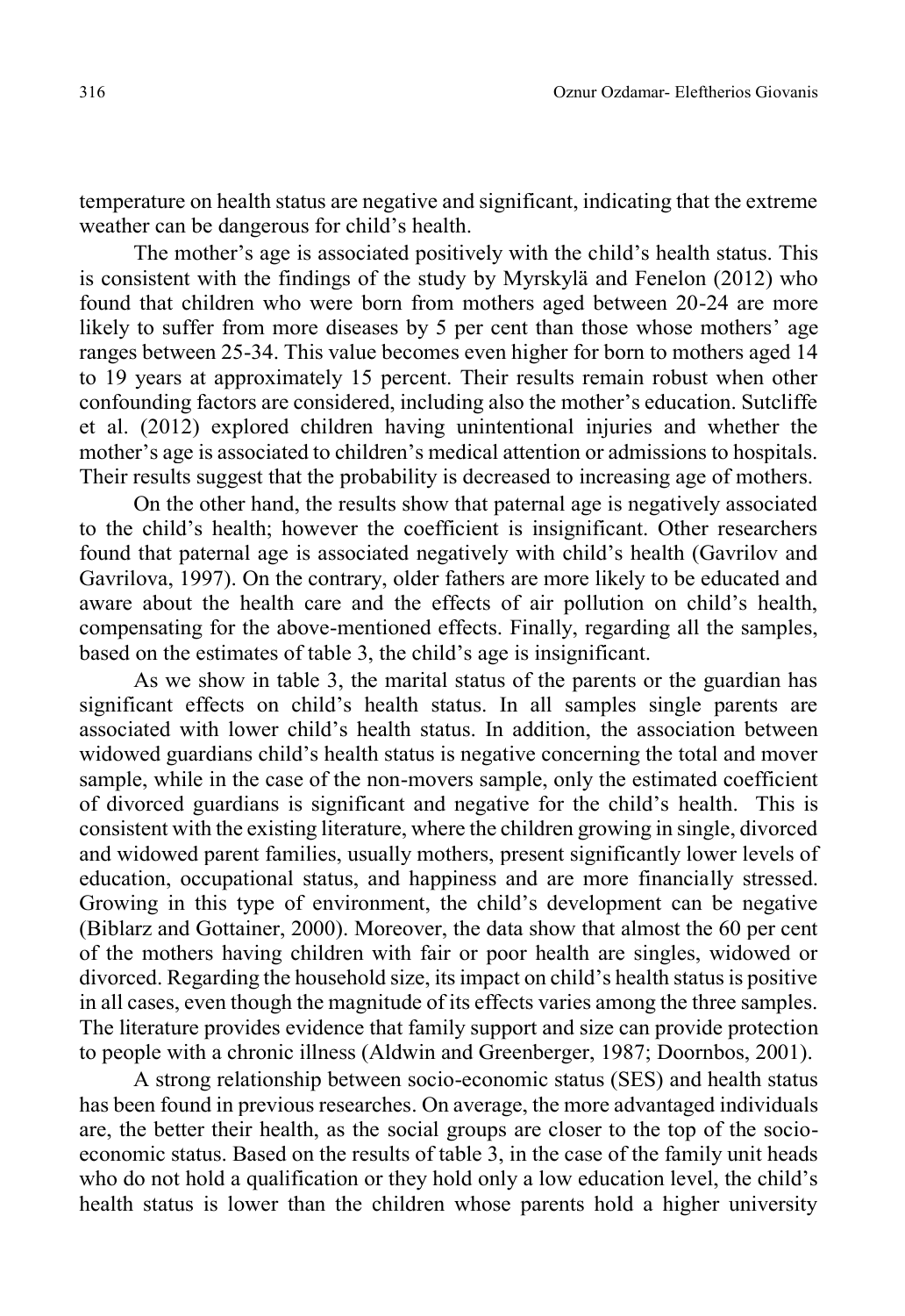degree. Similarly, when the family unit head is unemployed, unable to work and retired, the children present a lower level of health. The ethnic group of the child does not seem to play a significant role on its health status. However, children who are black African British and Pakistani present a lower level of health than white British, while there is no difference between the reference group and the other ethnic groups. The difference of health status of the above mentioned groups can be owed to locations, especially, where the coefficients are only significant for non-movers sample. Therefore, these children might be located in highly deprived areas, such as areas characterized by low income, high unemployment and polluted areas. However, this is out of the scope of the analysis. Finally, the house tenure is not significant in the non-movers sample; however, in the total sample the children belonging in households who rent the house from local authority or social landlord present a lower health status than children in households which own outrightly the house.

The next step is to calculate the MWTP for air pollution reduction. It should be noticed that the MWTP is given in both standardised and non- standardised air pollutants. However, the remained coefficients for the non- standardised air pollutants are not reported, as they are similar. Thus, the MWTP for a one standard deviation drop in  $O_3$  is £2,690, £2,260 and £3,105 for the total, the non-movers and the movers sample, while the respective values for  $NO<sub>X</sub>$  are £915, £520 and £1,120. Similarly, the MWTP for a one unit of  $\mu$ g/m<sup>3</sup> for O<sub>3</sub> is £230, £175 and £275 for the total, the non-movers and the movers sample, while the respective values for a one unit drop in  $NO<sub>X</sub>$  are £80, £65 and £95.

In table 4 some alternative estimates of the child health status regression are reported. More specifically, the pooled ordered Logit and Probit Models give similar results; however some coefficients of the education level become now significant, such as those who have completed a first degree, teaching and other qualifications, and they have negative effects on child's health. However, the BUC estimates confirm the adapted Probit model's results in table 3. The coefficients have different magnitude as they are based on Logit and Probit estimates, while in table 3 the estimates are based on FE-OLS. BUC gives very similar MWTP values with those presented in table 3, while ordered Logit and Probit models give lower MWTP values. These results refer to WTP for changes in standard deviation. More specifically, the WTP for one standard deviation change in  $O_3$ , which is equal at 18 and the average value of  $O_3$ , which amounts to 62, constitutes a 30 per cent change in  $O_3$ . Similarly, the percentage in  $NO<sub>X</sub>$  is 61 per cent.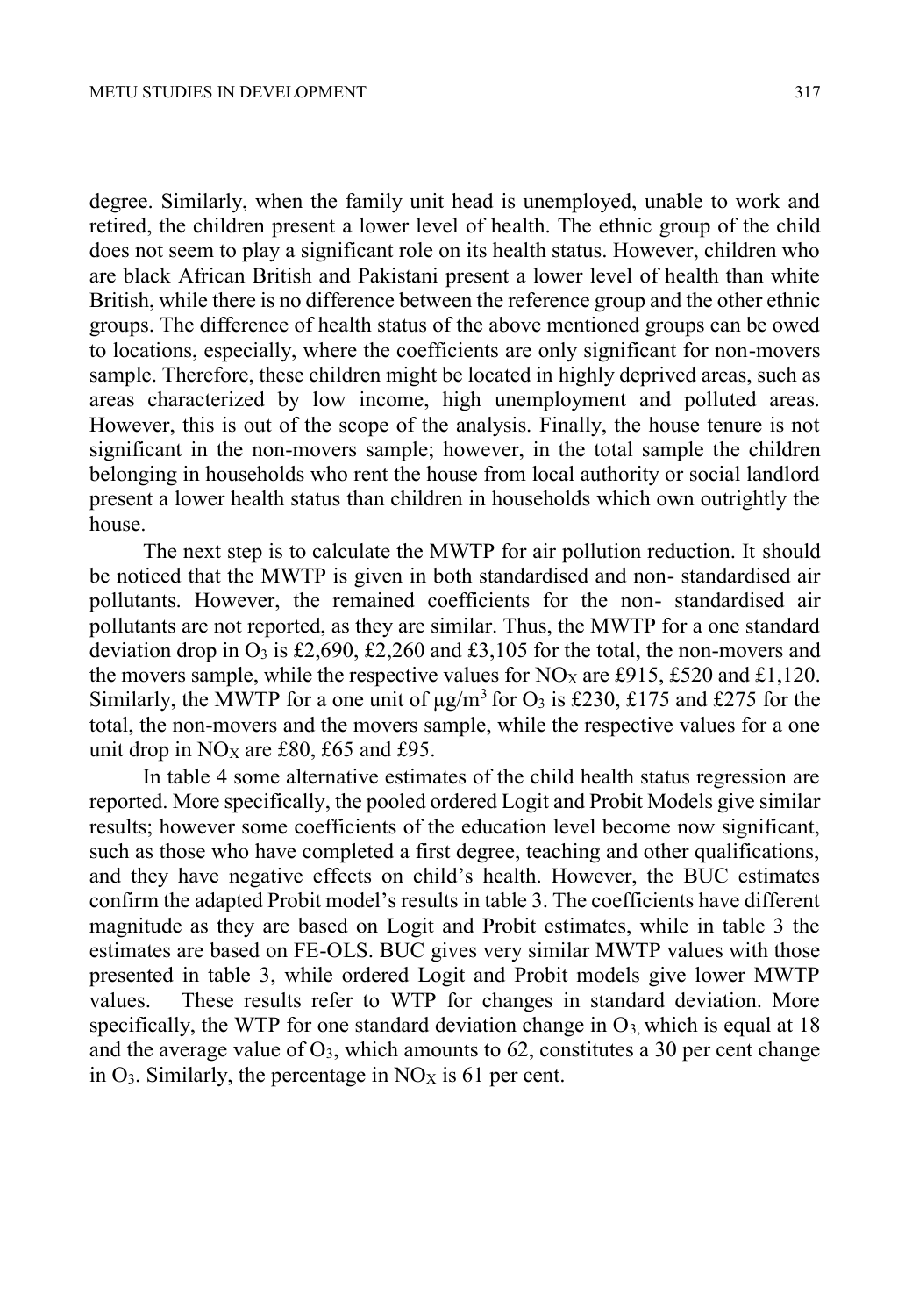|                                         | $\widehat{\mathbf{e}}$ |                                                               | $\frac{0.0559}{(0.0552)}$ | (0.1158)<br>$-0.0354$   | (0.0576)<br>0.0381         | $0.2479**$<br>(0.1030)      | $0.0911*$<br>(0.0538)  |                                                   | $-0.0635$<br>(0.0924)      | (0.2213)<br>$-0.1725$         | (0.2221)<br>0.1877    | $-0.2310$<br>$(0.2757)$                        | (0.2789)<br>0.2012    | (0.2888)<br>0.2993               |
|-----------------------------------------|------------------------|---------------------------------------------------------------|---------------------------|-------------------------|----------------------------|-----------------------------|------------------------|---------------------------------------------------|----------------------------|-------------------------------|-----------------------|------------------------------------------------|-----------------------|----------------------------------|
|                                         | ⊙                      |                                                               | (0.1253)<br>0.1082        | (0.3085)<br>$-0.1151$   | (0.1318)<br>$-0.0321$      | $0.4119*$<br>(0.2397)       | $0.2476**$<br>(0.1111) |                                                   | (0.2315)<br>0.2835         | (0.8902)<br>0.1638            | (0.4874)<br>$-0.7002$ | $0.5537***$<br>(0.2021)                        | (0.4517)<br>0.6179    | $0.4164*$<br>(0.2289)            |
|                                         | $\widehat{\mathbf{f}}$ |                                                               | (0.0370)<br>0.0573        | (0.0870)<br>$-0.0523$   | (0.0399)<br>0.0537         | $0.2043***$<br>(0.0713)     | $0.0976**$<br>(0.0397) |                                                   | (0.0632)<br>$-0.0147$      | (0.0966)<br>0.0175            | (0.1535)<br>$-0.0625$ | (0.1678)<br>0.1445                             | $0.3146*$<br>(0.1898) | (0.2061)<br>0.2006               |
|                                         |                        | Family unit head education level<br>(reference higher degree) | First Degree              | Teaching qualification  | Other higher qualification | GCSE/O level                | No qualification       | Ethnic group of child (reference white<br>British | Any other White background | Mixed White and Black African | Indian                | Pakistani                                      | Bangladeshi           | Black or Black British - African |
| Adapted Probit Fixed Effects<br>Table 3 | $\widehat{\mathbf{c}}$ | $-0.0150**$<br>(0.0068)                                       | $0.0326**$<br>(0.0145)    | $0.0065***$<br>(0.0022) | $0.0145***$<br>(0.0048)    | $0.0097**$<br>(0.0047)      | (0.0663)<br>0.1479     | (0.0048)<br>0.0083                                | (0.0059)<br>0.0072         | $0.0051***$<br>(0.0025)       | 0.0020<br>0.0024      |                                                | (0.0373)<br>0.0496    | $0.0605***$<br>(0.0305)          |
|                                         | $\widehat{\mathbf{c}}$ | $-0.0216**$<br>(0.0095)                                       | $0.0281**$<br>(0.0133)    | $0.0061**$<br>(0.0026)  | $-0.0084**$<br>(0.0034)    | $0.0064*$<br>(0.0034)       | $0.0058*$<br>(0.0033)  | (0.0181)<br>0.0252                                | (0.0017)<br>0.0012         | $0.0079**$<br>(0.0037)        | (0.0064)<br>0.0091    |                                                | (0.0727)<br>0.0202    | $0.0347*$<br>(0.0187)            |
|                                         | $\widehat{\in}$        | $-0.0166**$<br>(0.0073)                                       | $0.0261**$<br>(0.0127)    | $0.0035***$<br>(0.0017) | $-0.0098***$<br>(0.0035)   | $0.0076***$<br>(0.0037)     | $0.0180*$<br>(0.0097)  | (0.0142)<br>0.0107                                | (0.0018)<br>0.0025         | $-0.0035**$<br>(0.0016)       | (0.0010)<br>0.0013    |                                                | (0.0234)<br>0.0071    | $0.0496*$<br>(0.0280)            |
|                                         | Variables              | Log of Household Income                                       | $\infty$                  | XON                     | Average Temperature        | Maximum-Minimum Temperature | Precipitation          | Wind Speed                                        | Child's age                | Mother's age                  | Father's age          | Parents' marital status (reference<br>married) | Cohabiting            | Single                           |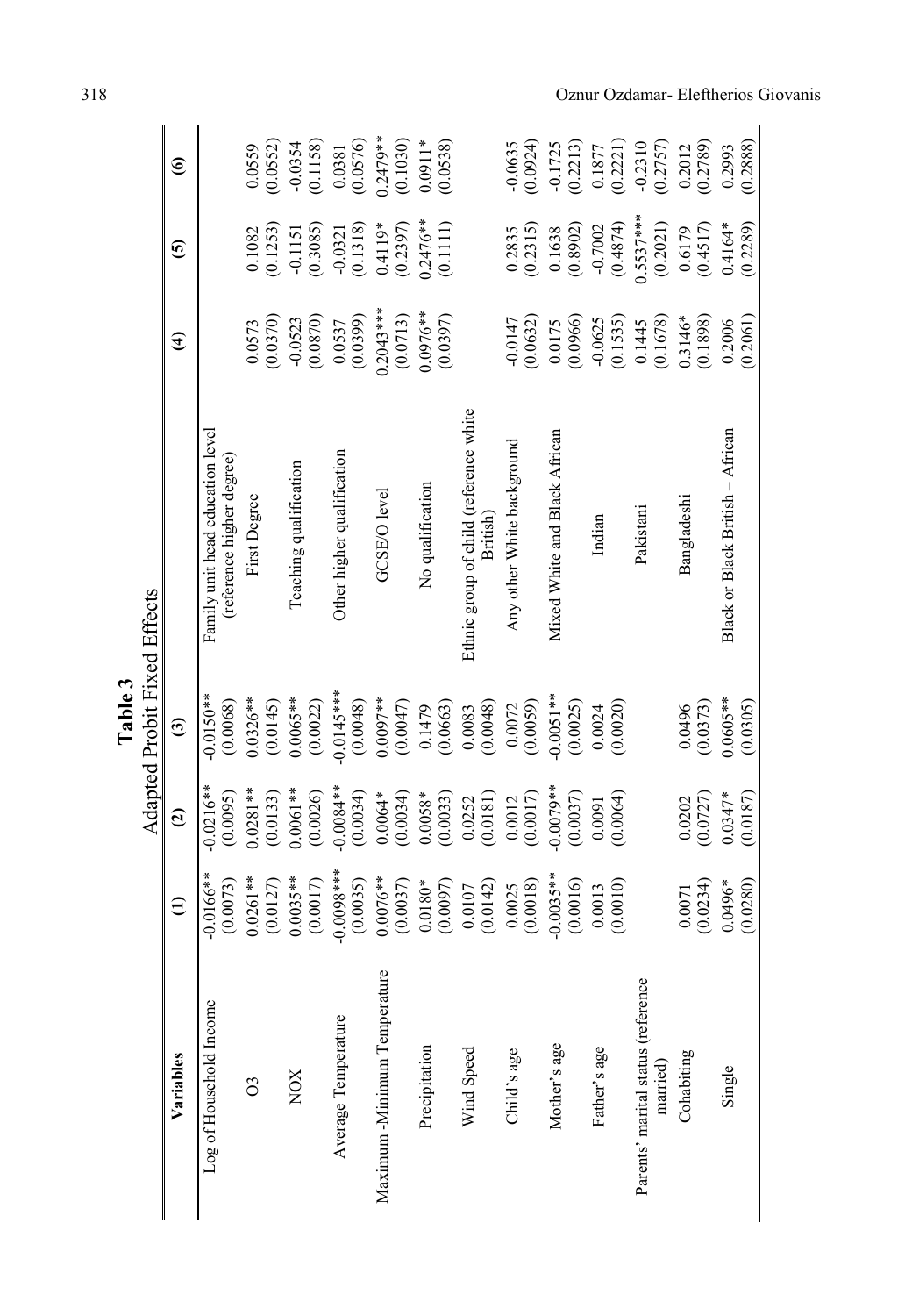| Variables                                 | €                      | $\widehat{c}$             | ම                        |                                                                          | €                      | 6                       | ଛ                        |
|-------------------------------------------|------------------------|---------------------------|--------------------------|--------------------------------------------------------------------------|------------------------|-------------------------|--------------------------|
| Widowed                                   | (0.0740)<br>$0.1235*$  | $\frac{0.2510}{(0.2846)}$ | $0.2196**$<br>(0.1054)   | Chinese                                                                  | (0.3175)<br>$-0.1541$  | (0.8226)<br>$-1.1101$   | (0.4942)<br>$-0.0271$    |
| Divorced                                  | (0.0349)<br>0.0112     | $0.2530*$<br>(0.1497)     | (0.0494)<br>0.0781       | Household Size                                                           | $0.0130**$<br>(0.0061) | $0.0082***$<br>(0.0036) | $-0.0155***$<br>(0.0069) |
| Separated                                 | (0.0407)<br>$-0.0327$  | $-0.1286$<br>(0.1445)     | (0.0590)<br>$-0.0361$    | Family unit head job status (reference<br>Employed)                      |                        |                         |                          |
|                                           |                        |                           |                          | Unemployed                                                               | 0.3996*<br>(0.2257)    | $0.3161*$<br>(0.1687)   | 0.3595**<br>(0.1789)     |
| Permanent unable to work                  | $0.0778*$<br>(0.0433)  | (0.0078)<br>$0.0138*$     | $0.1036*$<br>(0.0615)    |                                                                          |                        |                         |                          |
| Retired                                   | $0.1251*$<br>(0.0711)  | $0.5798***$<br>(0.2656)   | $(0.0349)$<br>$(0.0259)$ | No observations                                                          | 35,404                 | 12,528                  | 22,876                   |
| House tenure (reference Owns outright)    |                        |                           |                          | R square                                                                 | 0.4591                 | 0.5091                  | 0.4658                   |
| Mortgage                                  | (0.0275)<br>$-0.0416$  | (0.1117)<br>0.0211        | (0.0483)<br>0.0681       | MWTP for a drop of one standard<br>deviation in O <sub>3</sub> per year  | £2,690                 | £2,260                  | £3,105                   |
| Rents from Local Authority                | $0.0668*$<br>(0.0372)  | (0.1406)<br>0.0656        | (0.0229)<br>0.0428       | MWTP for a drop of one standard<br>deviation in NO <sub>x</sub> per year | £915                   | £520                    | £1,120                   |
| Rents from HA/Regional Social<br>Landlord | $0.0971**$<br>(0.0410) | (0.1597)<br>0.1228        | $0.0640**$<br>(0.0302)   | MWTP for a drop of one unit O <sub>3</sub> per year                      | £230                   | £175                    | £275                     |
| Rents partially furnished                 | (0.0602)<br>0.0502     | (0.2152)<br>0.0847        | (0.0866)<br>0.0443       | MWTP for a drop of one unit $NOX$ per<br>year                            | £80                    | £65                     | £95                      |

METU STUDIES IN DEVELOPMENT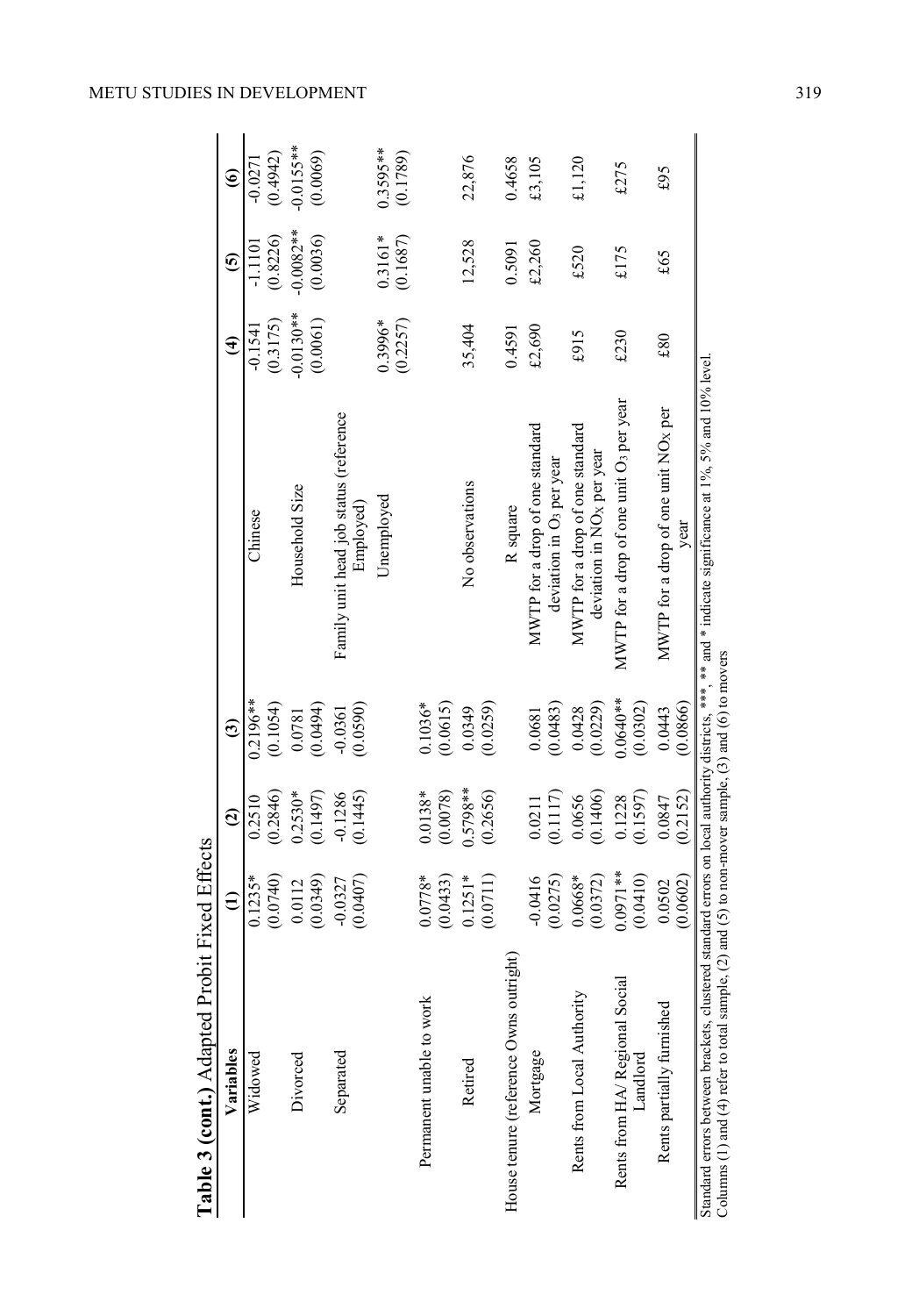|                                    |                         |             |                                   | Pooled Ordered Probit and Logit Models and BUC Estimates for Non-Movers |                                                   |                          |                                                     |
|------------------------------------|-------------------------|-------------|-----------------------------------|-------------------------------------------------------------------------|---------------------------------------------------|--------------------------|-----------------------------------------------------|
| Variables                          | Ordered                 | Ordered     | $_{\rm BUC}$                      |                                                                         | Ordered                                           | Ordered                  | BUC                                                 |
|                                    | Logit                   | Probit      |                                   |                                                                         | Logit                                             | Probit                   |                                                     |
| Log of Household Income            | $-0.0684**$             | $0.0381**$  | $0.1955**$                        | Family unit head education level                                        |                                                   |                          |                                                     |
|                                    | (0.0161)                | (0.0091)    | (0.0460)                          | (reference higher degree)                                               |                                                   |                          |                                                     |
| Ő                                  | $0.0445**$              | $0.0387**$  | $0.2725**$                        | First Degree                                                            | $0.1055**$                                        | $0.0612**$               | 0.0727                                              |
|                                    | (0.0204)                | (0.0175)    | (0.1338)                          |                                                                         | (0.0526)                                          |                          | (0.2139)                                            |
| NO <sub>x</sub>                    | $0.0061*$               | $0.0069*$   | $0.0156*$                         | Teaching qualification                                                  | $0.2251*$                                         | $(0.0294)$<br>0.1495**   | $-0.0830$                                           |
|                                    | (0.0032)                | (0.0038)    | (0.0088)                          |                                                                         | (0.1296)                                          | $(0.0725)$<br>$0.0688**$ |                                                     |
| Average Temperature                | $0.0098*$               | $-0.0091*$  | $-0.0166**$                       | Other higher qualification                                              | $0.1451**$                                        |                          | $(0.4624)$<br>$-0.2794$<br>$(0.2215)$<br>$(0.3902*$ |
|                                    | (0.0057)                | (0.0049)    | (0.0078)                          |                                                                         | (0.0587)                                          | (0.0328)                 |                                                     |
| Maximum -Minimum Temperature       | $0.0122**$              | $0.0082*$   | $0.0106**$<br>(0.0052)<br>0.0331* | GCSE/Olevel                                                             | $0.1301**$                                        | $0.2573***$              |                                                     |
|                                    | $(0.0056)$<br>$0.0845*$ | (0.0043)    |                                   |                                                                         | (0.0546)                                          | (0.0614)                 | (0.2103)                                            |
| Precipitation                      |                         | $0.0357*$   |                                   | No qualification                                                        | $0.2327***$                                       | $0.1285***$              | $0.2194**$                                          |
|                                    | (0.0441)                | (0.0208)    | (0.0176)                          |                                                                         | (0.0559)                                          | (0.0312)                 | (0.0994)                                            |
| Wind Speed                         | 0.0169                  | 0.0101      | 0.0271                            | Ethnic group of child (reference white                                  |                                                   |                          |                                                     |
|                                    | (0.0269)                | (0.0150)    |                                   | British                                                                 |                                                   |                          |                                                     |
| Child's age                        | 0.0178                  | 0.0096      | $(0.0304)$<br>0.0445              | Any other White background                                              | 0.0663                                            | $-0.0587$                | 0.2880                                              |
|                                    | (0.0128)                | (0.0065)    | (0.0341)                          |                                                                         | (0.1141)                                          | (0.0637)                 |                                                     |
| Mother's age                       | $0.0062**$              | $0.0036**$  | $0.0098**$                        | Mixed White and Black African                                           | 0.3321                                            | 0.1917                   | $(0.2994)$<br>0.5134                                |
|                                    | (0.0025)                | (0.0014)    | (0.0047)                          |                                                                         | $(0.2764)$<br>$-0.2787$                           | $(0.1560)$<br>$0.1782$   | $(0.6508)$<br>-1.404                                |
| Father's age                       | 0.0021                  | 0.0032      | 0.0075                            | Indian                                                                  |                                                   |                          |                                                     |
|                                    | (0.0016)                | (0.0025)    | (0.0056)                          |                                                                         | $(0.2644)$<br>$0.4002*$                           | $(0.1505)$<br>$0.2437*$  | $(0.8728)$<br>0.7829**                              |
| Parents' marital status (reference |                         |             |                                   | Pakistan                                                                |                                                   |                          |                                                     |
| married)                           |                         |             |                                   |                                                                         | $\begin{array}{c} (0.2321) \\ 0.2132 \end{array}$ | $(0.1397)$<br>$0.0933$   | $(0.3199)$<br>$0.2012$                              |
| Cohabiting                         | $0.1368***$             | $0.0726***$ | 0.0165                            | Bangladeshi                                                             |                                                   |                          |                                                     |
|                                    | (0.0369)                | (0.0207)    | (0.0808)                          |                                                                         | (0.2827)                                          | (0.1623)                 | $(0.2789)$<br>$0.8705*$                             |
| Single                             | $0.1519**$              | $0.0766*$   | $0.0517***$                       | Black or Black British - African                                        | 0.1635                                            | 0.0861                   |                                                     |
|                                    | (0.0753)                | (0.0421)    | (0.0253)                          |                                                                         | 0.2919                                            | 0.1682                   | 0.5168                                              |

**Table 4**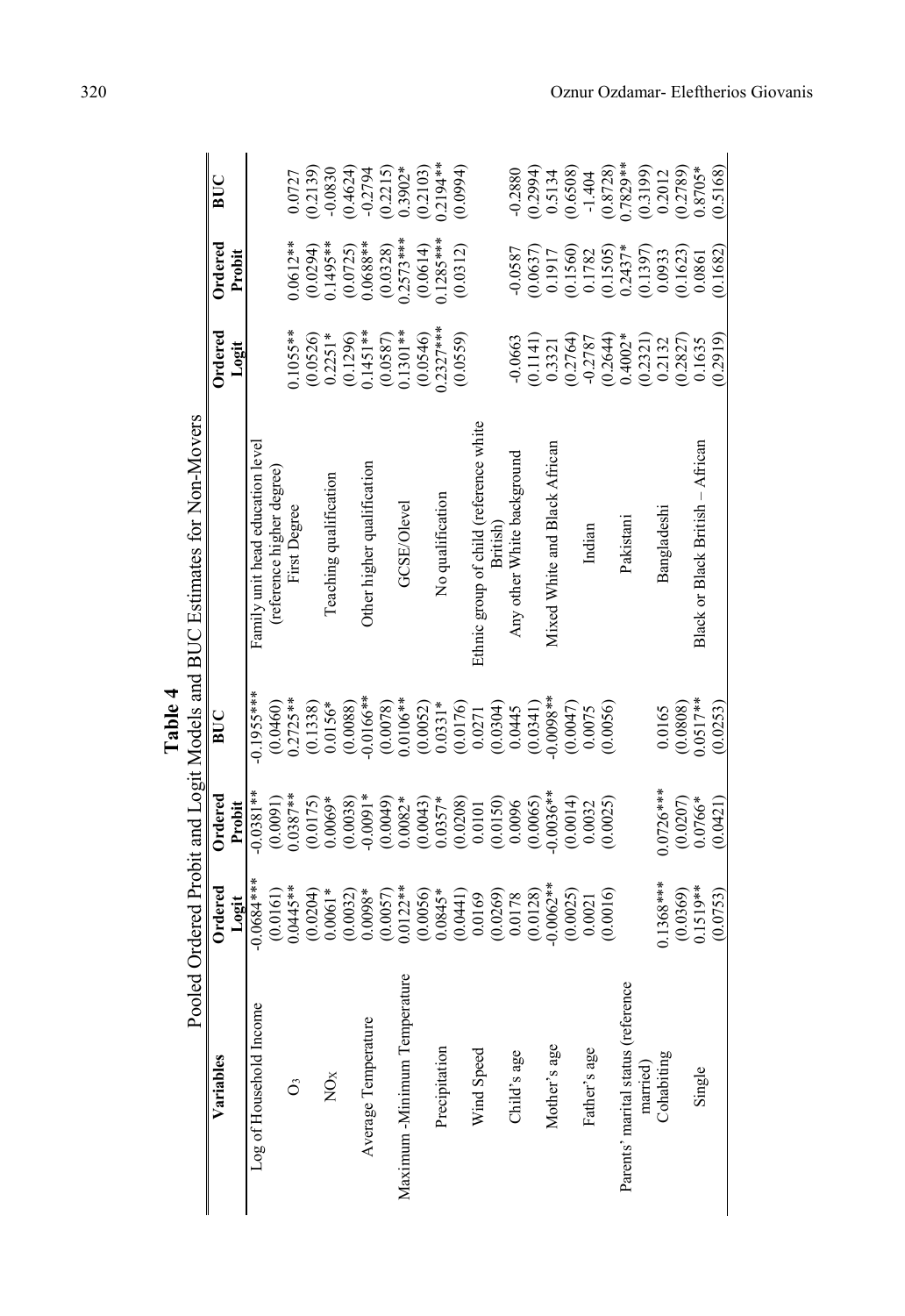| <b>Table 4 (cont.)</b> Pooled Ordered Probit and Logit Models and BUC Estimates for Non-Movers |                 |             |               |                                                                                                                                                                               |             |              |              |
|------------------------------------------------------------------------------------------------|-----------------|-------------|---------------|-------------------------------------------------------------------------------------------------------------------------------------------------------------------------------|-------------|--------------|--------------|
| Variables                                                                                      | ${\bf Ordered}$ | Ordered     | $\frac{1}{2}$ |                                                                                                                                                                               | Ordered     | Ordered      | BUC          |
|                                                                                                | Logit           | Probit      |               |                                                                                                                                                                               | Logit       | Probit       |              |
| Widowed                                                                                        | 0.2385          | 0.0944      | 0.2689        | Chinese                                                                                                                                                                       | $-1.266***$ | $-0.6710**$  | $-2.111$     |
|                                                                                                | (0.1520)        | (0.0829)    | (0.3192)      |                                                                                                                                                                               | (0.5616)    | (0.3191)     | (1.965)      |
| Divorced                                                                                       | $0.1221*$       | $0.0607*$   | 0.2522        | Household Size                                                                                                                                                                | $-0.0268**$ | $-0.0152***$ | $-0.0293***$ |
|                                                                                                | (0.0682)        | (0.0313)    | (0.1347)      |                                                                                                                                                                               | (0.0115)    | (0.0064)     | (0.0144)     |
| Separated                                                                                      | $-0.0648$       | $-0.0369$   | 0.0530        | Family unit head job status (reference                                                                                                                                        |             |              |              |
|                                                                                                | (0.0848)        | (0.0469)    | 0.2028        | Employed                                                                                                                                                                      |             |              |              |
|                                                                                                |                 |             |               | Unemployed                                                                                                                                                                    | $0.1474**$  | 0.1046***    | $0.3595**$   |
|                                                                                                |                 |             |               |                                                                                                                                                                               | (0.0693)    | (0.0387)     | (0.1789)     |
| Permanent unable to work                                                                       | $0.2101***$     | $0.1357***$ | $0.0475*$     | No observations                                                                                                                                                               | 12,528      | 12,528       | 9,014        |
|                                                                                                | (0.0433)        | (0.0389)    | (0.0252)      |                                                                                                                                                                               |             |              |              |
| Retired                                                                                        | $0.3021**$      | $0.2385***$ | $0.7743**$    | LR Chi-square                                                                                                                                                                 | 18,332.42   | 16,771.79    |              |
|                                                                                                | (0.1408)        | (0.0481)    | (0.3808)      |                                                                                                                                                                               | [0.000]     | [0.000]      |              |
| House tenure (reference Owns                                                                   |                 |             |               | Wald Chi-square                                                                                                                                                               |             |              | 35,414.6     |
| outright)                                                                                      |                 |             |               |                                                                                                                                                                               |             |              | 7 [0.000]    |
| Mortgage                                                                                       | -0.0242         | $-0.0192$   | 0.0445        | MWTP for a drop of one standard                                                                                                                                               | £2,495      | £2,135       | £2,320       |
|                                                                                                | (0.0447)        | (0.0251)    | 0.1496        | deviation in O <sub>3</sub> per year                                                                                                                                          |             |              |              |
| Rents from Local Authority                                                                     | $0.2775***$     | $0.1603***$ | 0.1971        | MWTP for a drop of one standard                                                                                                                                               | £466        | £481         | £494         |
|                                                                                                | (0.0591)        | (0.0331)    | 0.1935        | $deviation$ in $NOX$ per year                                                                                                                                                 |             |              |              |
| Rents from HA/Regional Social                                                                  | $0.2661***$     | $0.1686***$ | 0.3042        | MWTP for a drop of one unit O <sub>3</sub> per                                                                                                                                | £156        | £163         | £169         |
| Landlord                                                                                       | (0.0644)        | (0.0361)    | (0.2095)      | year                                                                                                                                                                          |             |              |              |
| Rents partially furnished                                                                      | 0.0954          | 0.0511      | 0.1525        | MWTP for a drop of one unit $NOx$                                                                                                                                             | £52         | £61          | £68          |
|                                                                                                | 0.1100          | (6090.0)    | 0.2248        | per year                                                                                                                                                                      |             |              |              |
|                                                                                                |                 |             |               | Standard errors between brackets, p-values between square brackets, clustered standard errors on local authority districts, ***, ** and * indicate significance at 1%, 5% and |             |              |              |

Columns (1) and (4) refer to total sample, (2) and (5) to non-mover sample, (3) and (6) to movers Columns (1) and (4) refer to total sample, (2) and (5) to non-mover sample, (3) and (6) to movers

10% level.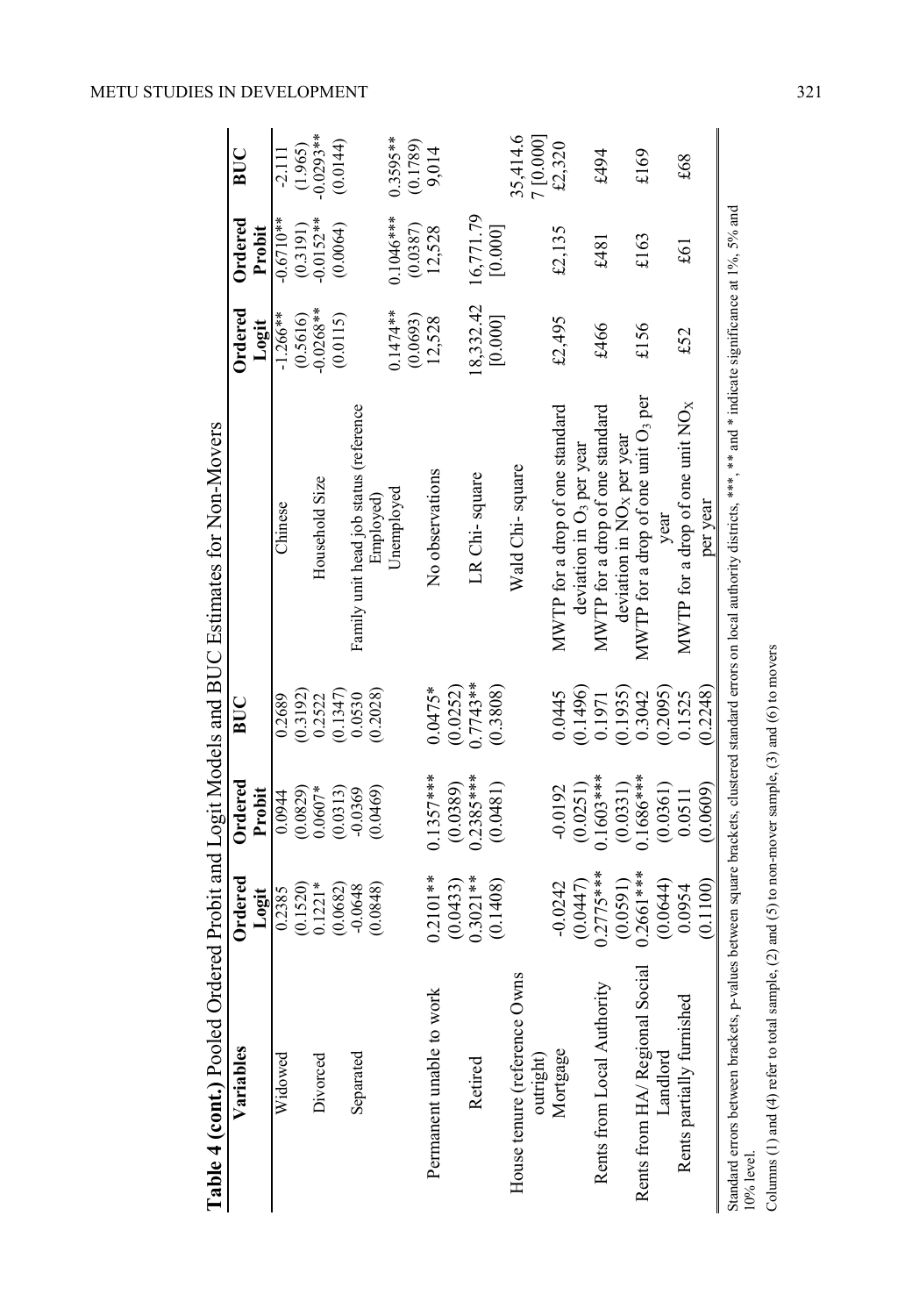In table 5 we present two alternative specifications of the main regressions, considering two different radius distances between the local authority district centroid and the air monitoring station. While our main results in the previous tables are based on a 10 km radius, in table 5 we present our estimates using a radius of 5 and 20 km. We observe that the estimated coefficient of income remains almost similar across the different specifications of the air pollution mapping radius, while the air pollutant coefficients vary. More specifically, the air pollution has a stronger negative impact on child' health the closer we assign the air pollution mapping to monitor station and this is defined at 5 km. We observe the opposite situation when the air pollution mapping takes a place within a 20 km radius. This can be concluded also by the MWTP values that are monotonically increasing with decreases in the radius of the air pollution mapping. The estimated coefficients for the rest of the control variables and factors are not reported, since the main concluding remarks remain the same.

|                                                             | Adapted Probit Fixed Effects and Robustness Check using 5 and 20 km Radius |              |  |  |  |  |  |
|-------------------------------------------------------------|----------------------------------------------------------------------------|--------------|--|--|--|--|--|
| Variables                                                   | 5 km radius                                                                | 20 km radius |  |  |  |  |  |
| Log of Household Income                                     | $-0.0208**$                                                                | $-0.0213**$  |  |  |  |  |  |
|                                                             | (0.0086)                                                                   | (0.0902)     |  |  |  |  |  |
| O <sub>3</sub>                                              | $0.0293**$                                                                 | $0.0265**$   |  |  |  |  |  |
|                                                             | (0.0141)                                                                   | (0.0123)     |  |  |  |  |  |
| NO <sub>x</sub>                                             | $0.0068**$                                                                 | $0.0049*$    |  |  |  |  |  |
|                                                             | (0.0032)                                                                   | (0.0026)     |  |  |  |  |  |
| MWTP for a drop of one standard deviation in $O_3$ per year | £2,380                                                                     | £2,145       |  |  |  |  |  |
| MWTP for a drop of one standard deviation in $NOX$ per year | £565                                                                       | £495         |  |  |  |  |  |
| MWTP for a drop of one unit $O_3$ per year                  | £188                                                                       | £162         |  |  |  |  |  |
| MWTP for a drop of one unit $NOX$ per year                  | £74                                                                        | £58          |  |  |  |  |  |
| No observations                                             | 11,843                                                                     | 13,649       |  |  |  |  |  |
| R square                                                    | 0.4333                                                                     | 0.4043       |  |  |  |  |  |

**Table 5**

Standard errors between brackets, clustered standard errors on local authority districts \*\* and \* indicate significance at 5% and 10% level.

In table 6 we present another specification as robustness check. In particular, we estimate three different regressions; the first for households with one child, and two regressions for households with more than one child having different health conditions. The analysis can be expanded in such a way that we can explore the additional health related costs of children. More specifically, to estimate and compare the health associated costs of households with ill or disabled children and those with healthy children as base line. Next using the standard of livings approach (Zaidi and Burchardt, 2005; Cullinan et al., 2011) and various tests, including the independence of base (IB) property, shape invariance, parallel lines, verticalhorizontal distance and Engel curves, we could calculate impact of poor health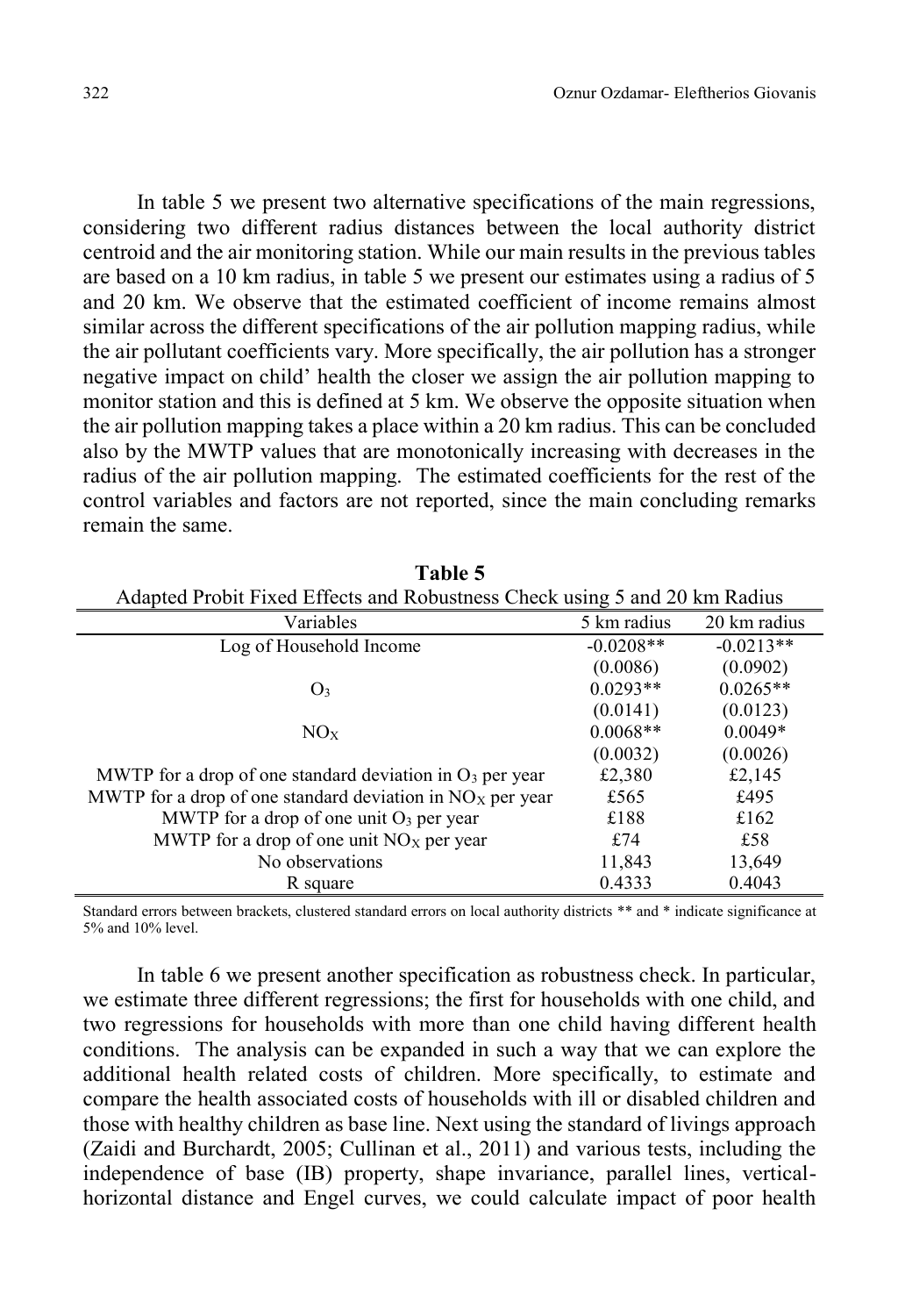conditions on household's welfare and the additional income needed to improve it, due to the child's extra health related costs (Pollak and Wales, 1979, 1981; Yatchew, 1999, 2003). The analysis also can be expanded by the number of children with health problems. So, a household with a healthy child can be compared with a household with one ill child and then with another household with two ill children and so on and considering the impact of air pollution. While this is not the purpose of the current study, we suggest it for future research applications.

| Adapted Probit Fixed Effects and Robustness Check for Household with Different |                     |                       |                       |  |  |  |  |
|--------------------------------------------------------------------------------|---------------------|-----------------------|-----------------------|--|--|--|--|
|                                                                                | Child Health Status |                       |                       |  |  |  |  |
| Variables                                                                      | Household with      | Household with 2      | Household with 3      |  |  |  |  |
|                                                                                | 1 child             | children              | children              |  |  |  |  |
|                                                                                |                     | (1 with poor health   | (2 having poor health |  |  |  |  |
|                                                                                |                     | conditions and 1 with | conditions and 1 with |  |  |  |  |
|                                                                                |                     | no health problems)   | no health problems)   |  |  |  |  |
| Log of Household Income                                                        | $-0.0202**$         | $-0.0119*$            | $-0.0105**$           |  |  |  |  |
|                                                                                | (0.0089)            | (0.0066)              | (0.0039)              |  |  |  |  |
| O <sub>3</sub>                                                                 | $0.0178*$           | $0.0297**$            | $0.0308**$            |  |  |  |  |
|                                                                                | (0.0093)            | (0.0134)              | (0.0147)              |  |  |  |  |
| NO <sub>x</sub>                                                                | $0.0013*$           | $0.0044**$            | $0.0053*$             |  |  |  |  |
|                                                                                | (0.0007)            | (0.0019)              | (0.0045)              |  |  |  |  |
| MWTP for a drop of one standard                                                | £1,800              | £2,950                | £3,320                |  |  |  |  |
| deviation in $O_3$ per year                                                    |                     |                       |                       |  |  |  |  |
| MWTP for a drop of one standard                                                | £685                | £1,220                | £1,450                |  |  |  |  |
| deviation in $NOx$ per year                                                    |                     |                       |                       |  |  |  |  |
| MWTP for a drop of one unit $O_3$                                              | £160                | £280                  | £310                  |  |  |  |  |
| per year                                                                       |                     |                       |                       |  |  |  |  |
| MWTP for a drop of one unit                                                    | £55                 | £110                  | £135                  |  |  |  |  |
| $NOX$ per year                                                                 |                     |                       |                       |  |  |  |  |
| No observations                                                                | 9,867               | 4,690                 | 2,293                 |  |  |  |  |
| R square                                                                       | 0.6399              | 0.6896                | 0.7295                |  |  |  |  |

**Table 6**<br>**A** 1 (b) 11 (d) 11 (d) 11 (d) 11 (d) 11 (d) 11 (d) 11 (d) 11 (d) 11 (d) 11 (d) 11 (d) 11 (d) 11 (d) 11 (d) 11 (d) 11 (d) 11 (d) 11 (d) 11 (d) 11 (d) 11 (d) 11 (d) 11 (d) 11 (d) 11 (d) 11 (d) 11 (d) 11 (d) 11 (d) Adapted Probit Fixed Effects and Robustness Check for Household with Different

Standard errors between brackets, clustered standard errors on local authority districts \*\* and \* indicate significance at 5% and 10% level

In table 7 three different estimates are reported, which in combination with the findings from table 3 they can provide calculations for the last term of relation (20). First, in panel A the conditional fixed effects Logit regression results for respiratory illnesses complaints are presented. Household income is significant and decreases the probability occurrence of respiratory illnesses complaint. In this case, the MWTP for a drop of standard deviation is £1,085 and £125 for  $O_3$  and NO<sub>X</sub> respectively.

The estimates in panels B and C are quite different. In that case, instead of taking the air pollutants, we consider a dummy variable indicating whether a child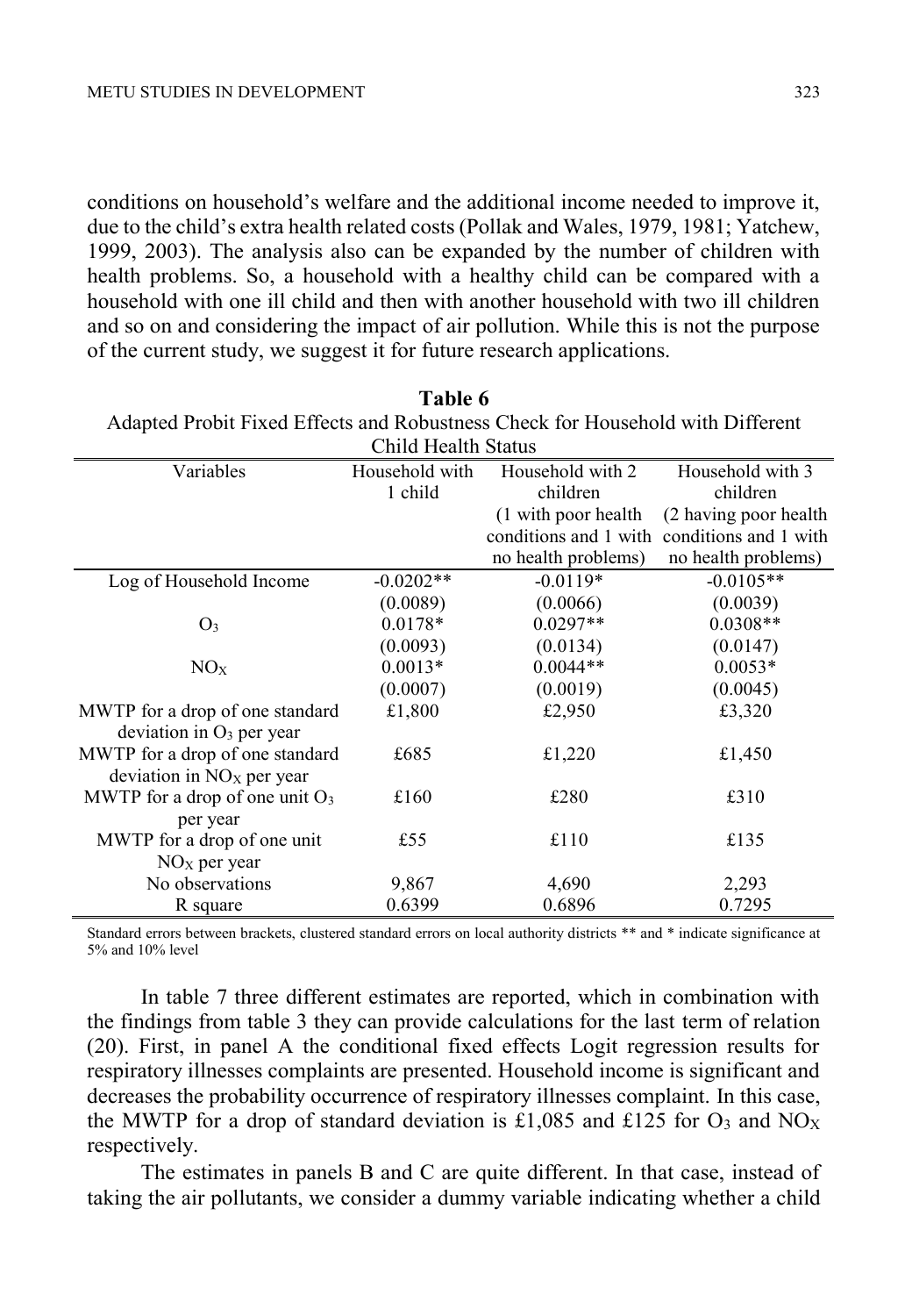has poor health status and 0 otherwise. In panel B the dependent variable is the number of visits to GP for respiratory reasons, while in panel C the dependent variable is the number of inpatient nights in hospital for respiratory illnesses reasons. In all cases, the coefficients present the expected signs and are significant. More specifically, increases in air pollution levels are associated with increased probability of respiratory complaints occurrence. The findings are not in line with the study by Violato et al (2009) who found that household income has insignificant effects on improving child respiratory health.

In panel B we observe that children having poor health visit a GP 1.2 more than their counterparts with good health status, while in panel C the estimates show that on average a child with poor health status stays inpatient in hospital almost 4 nights more than a child with good health status. The last term of (20) is: *PM(dM\* /dE)* indicating the mitigating actions. Using panel B, the visits to doctors can be considered as mitigating action. However,  $P_M$  is free, therefore zero, because these visits take place in National Health Survey (NHS) of United Kingdom which is free. Nevertheless, two scenarios can be considered. In the first case a  $P<sub>M</sub>$  equal at three hours can be taken as an example including the transportation time to doctor, waiting and consultation time. This number is totally hypothetical and it depends mainly on the location, the distance between the health centre and the residence and the NHS service. Taking this case and the estimates from table 3 and panel B of table 7 (1.203) then the term  $P_M(dM^*/dE)$  is equal at £440 for  $O_3$  and £95 for NO<sub>X</sub> for one drop of their standard deviation per year. In the second case, the possible monthly fee of £10 per GP visit proposed by Lord Warner a former Labour health minister Borland (2014) is considered. Using the information provided by UK Government the minimum wage in 2010 was 5.5 (https://www.gov.uk/nationalminimum-wage-rates). This is a very simplified example and minimum wage is used as the opportunity cost for being in hospital instead of working. Therefore the fee of £10 is equivalent with almost 2.5 working hours paid in minimum hourly wage plus the three hours scenario which might be necessary for transportation, waiting and consultation time. Thus, term  $P_M(dM^*/dE)$  becomes £810 for O<sub>3</sub> and £175 for NO<sub>X</sub>.

Based on NHS (2010) the national average cost of an elective (planned) inpatient stay excluding excess bed days is £2,749, while the cost for non-elective (unplanned) is £527 for short stays and £2,197 for long stays. Using the estimates of table 3 and the panel C of table 7 then the planned inpatient cost is £350 and £65 for  $O_3$  and  $NO<sub>X</sub>$  respectively and children with poor health. Regarding the unplanned short stays the cost becomes £55 and £15 respectively. The respective cost values for unplanned long stays are £235 and £50. Regarding panel A of table 7 then the costs of unplanned short stays due to  $O_3$  and  $NO<sub>X</sub>$  pollution in respiratory diseases is £27 and £5 respectively, while the cost for planned short and long stays range between £2-6 and £4-27 respectively.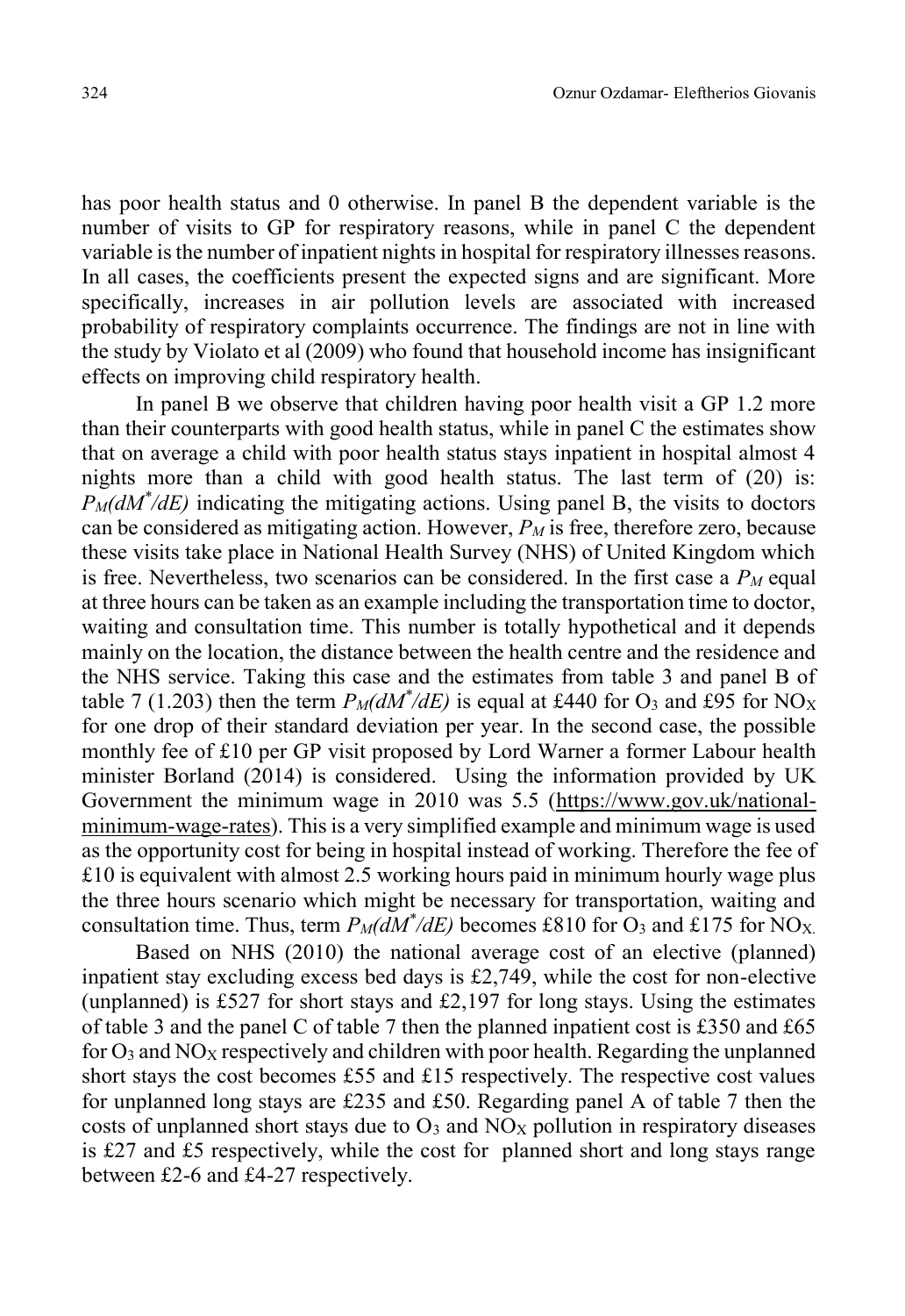| Table 7                                                                          |
|----------------------------------------------------------------------------------|
| Respiratory Diseases Complaints, Visits to GP and Number of Nights in-Patient in |
| Hospital for Non-Movers                                                          |

| Variables        | Panel A: Conditional Fixed       | Panel B: Fixed           | Panel C: Fixed        |
|------------------|----------------------------------|--------------------------|-----------------------|
|                  | <b>Effects Binary Logit</b>      | <b>Effects Estimates</b> | Effects Estimates for |
|                  | <b>Estimates for Respiratory</b> | for Visits to GP         | Number of Nights      |
|                  | Diseases Complaints              |                          | Inpatient             |
| Poor Health      |                                  | $1.203***$               | $3.805**$             |
|                  |                                  | (0.0210)                 | (1.708)               |
| Log of Household | $-0.0107**$                      | $-0.0186**$              | $-0.0325**$           |
| Income           | (0.0050)                         | (0.0081)                 | (0.0153)              |
| O <sub>3</sub>   | $0.0033**$                       |                          |                       |
|                  | (0.0015)                         |                          |                       |
| NOx              | $0.0005**$                       |                          |                       |
|                  | (0.0002)                         |                          |                       |
| No observations  | 6,579                            | 4,609                    | 2,845                 |
| R Square         |                                  | 0.1354                   | 0.1531                |
| LR Chi-Square    | 323.51                           |                          |                       |
|                  | [0.0005]                         |                          |                       |
|                  |                                  |                          |                       |

Standard errors between brackets, clustered standard errors on local authority districts \*\*\* and \*\* indicate significance at 1% and 5% level.

However, there are major limitations and drawbacks in this study and the results should be interpreted and dealt with caution. First, only the general health status is examined, therefore the results are not so precise. Respiratory diseases and lung functions should be explored in future studies and evaluate the MWTP for reduction on air pollution. Second, this study is using a pseudo-panel data set based on repeated cross-sectional surveys, associated with all the disadvantages that have been discussed previously. However, in our study we control for unobserved spatial heterogeneity that can be correlated with the air pollution and thus, it makes our cross-sectional estimates less prone to omitted variables bias. On the other hand, controlling for individual heterogeneity may be less important to estimate the effect of pollution, but it is crucial for the estimation of the effects of individual and household characteristics, including income (Ferrer-i-Carbonell and Frijters, 2004). This is important as the income is the major component of calculating the MWTP and the benefit estimates in monetary terms. Furthermore, the choice of the household to reside in a specific area or to move to another location cannot be captured by cross-sectional data. Even with the use of panel data we can evaluate the propensity of the movers to change residence and location due to air quality, but it is not possible to explore whether the non-movers, across the time-period of the survey, are less concerned about the air pollution or because the air quality is better.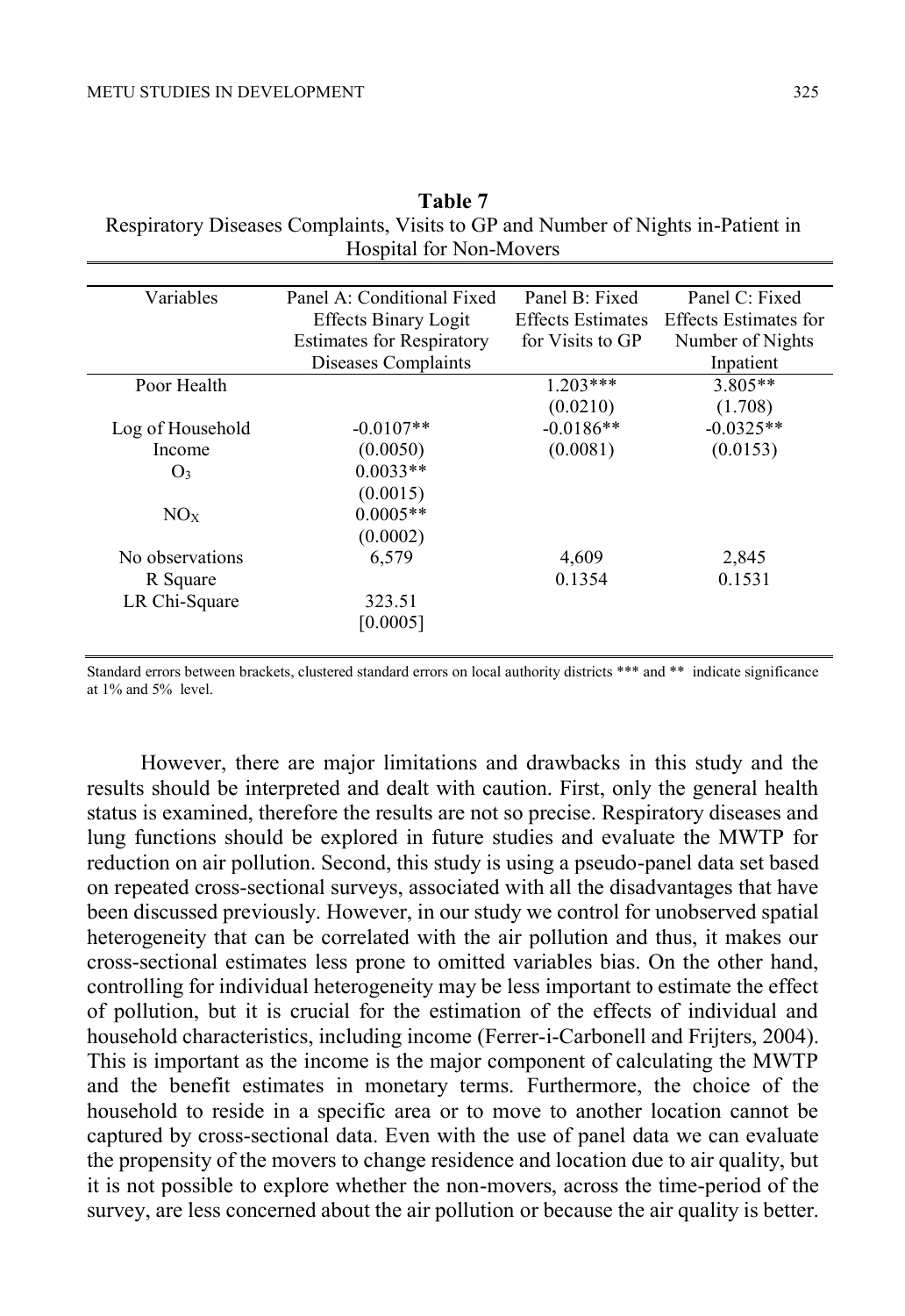## 6. Conclusions

This study used a set of pseudo panel micro-data on self-reported child health status from General Lifestyle Survey. The findings showed that the MWTP for a one unit drop in  $O_3$  and  $NO_X$  per year is £2,263 and £520 respectively for the nonmovers sample. Two possible scenarios of visiting a GP have been examined, where the cost of visit associated with the poor health and air pollution ranges between  $£442-E811$  for O<sub>3</sub> and £94-£172 for NO<sub>X</sub>. Considering that the inpatient planned stay cost per day is £2,749 the MWTP for non-movers is 0.82 and 0.19 times the inpatient stay cost for a drop reduction in standard deviation of  $O_3$  and  $NO<sub>X</sub>$ respectively. The approach followed in this study was used to assess how willingness to pay varies over time and by region, age, income, education and level of pollution among others. Additionally, one very strong and useful point of this approach is that the estimated coefficients can be used to calculate the marginal rate of substitution between income and air quality directly.

# **Appendix A**

## Theoretical Framework Derivations

Let the utility function for the child be:

$$
U = U(X, H, M, E) \tag{A.1}
$$

The health production, according to the main text, is defined as:

 $H = H(M, E; A, K, D)$  (A.2)

Where *A* is the averting behavior ie. moving to other locations with better air quality or outdoor activities avoidance, *K* is health capital and *D* denotes the human capital. Substitution of health production function (A.2) into the utility function (A.1) yields the utility function expressed in composite commodity, leisure, averting behavior, and pollution.

$$
U = U(X, H(M, E), M, E) \tag{A.3}
$$

The income and cost functions are

$$
I = w(T - H) = wT - wH(M, E)
$$
\n(A.4)

$$
C = X + P_M M \tag{A.5}
$$

,where *w* is the wage, *T* is the total time available,  $P_x$  is the price is composite commodity normalized to one and  $P_M$  is the market price of mitigating strategy. The full income budget constraint can be derived by equating  $(A.4)$  and  $(A.5)$ .

$$
wT = wH(M, E) + X + PMM
$$
\n(A.6)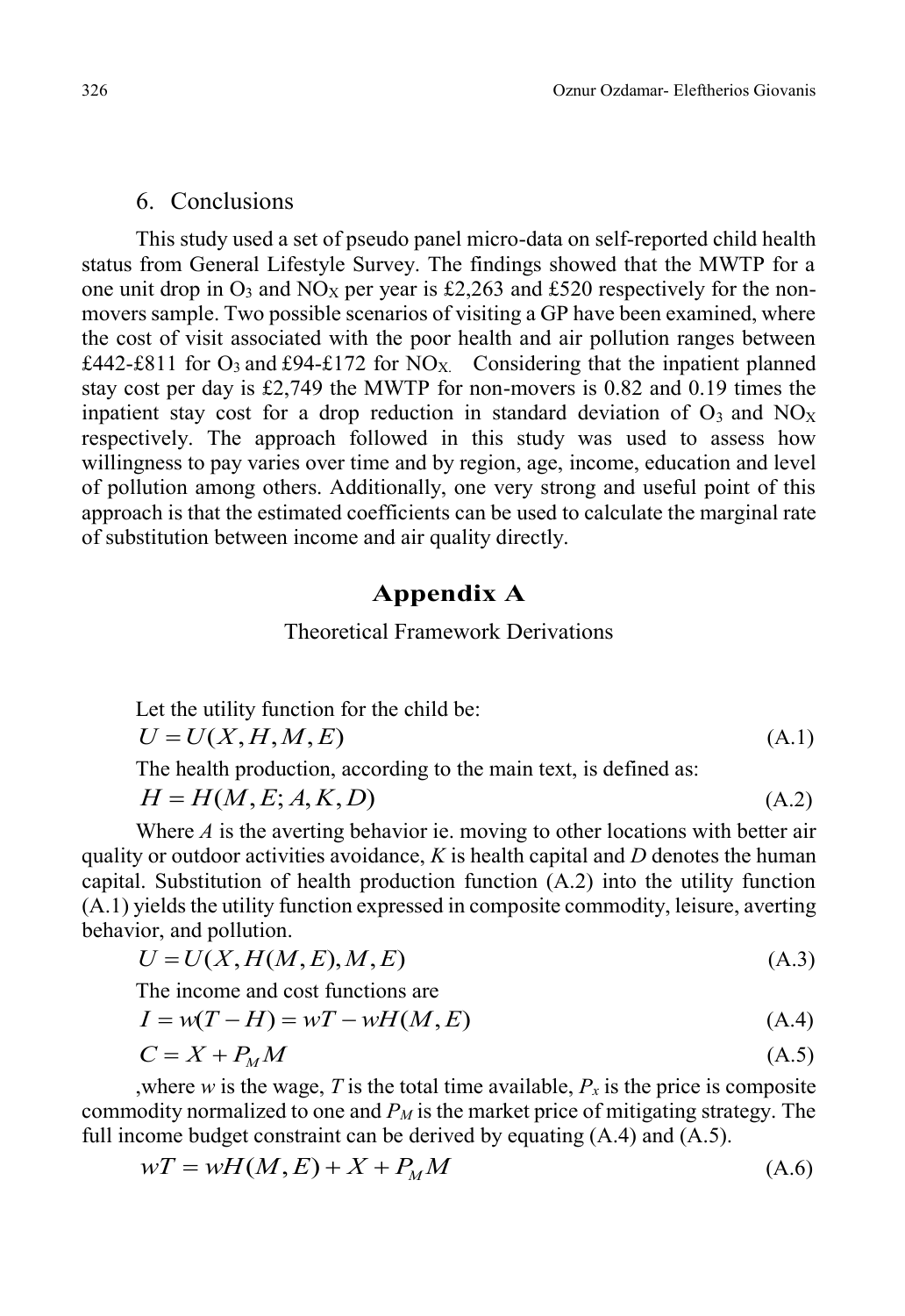The maximization problem is expressed by the following Lagrangian function:

 $L = U(X, H(M, E), M, E) + \lambda [wT - wH(M, E) - X - P_{M}M]$ (A.7)

First-order conditions for utility maximization need to be satisfied, in which the first partial derivative with respect to *M* is:

$$
\frac{\partial L}{\partial M} = U_{\rm H} H_M + U_M - \lambda (P_M + w H_M) = 0 \tag{A.8}
$$

We will have the following algebraic manipulations:

$$
(U_{H}H_{M} + U_{M})/\lambda = P_{M} + wH_{M} \implies
$$
  
\n
$$
(U_{H}H_{M} + U_{M})/\lambda - wH_{M} = P_{M} + wt_{M} \implies
$$
  
\n
$$
(U_{H}H_{M} + U_{M})/\lambda - wH_{M} = P_{M} + wt_{M} \implies
$$
  
\n
$$
(U_{H} + U_{M})/\lambda - w = P_{M}/H_{M}
$$
\n(A.9)

Since  $P_M = P_M + w t_M$  where  $P_M$  is the market price and  $t_M$  is the time the individuals conduct the behaviour. Similarly, the first order condition for air pollution will be:

$$
\frac{\partial L}{\partial E} = U_{\rm H} H_E + U_E - \lambda w H_E = 0
$$
\n(A.10)

$$
U_{\rm H}H_E + U_E = \lambda wH_E \Longrightarrow (U_{\rm H}H_E + U_E)/\lambda = wH_E \Longrightarrow \tag{A.11}
$$

And it will become:

$$
(U_{\rm H}H_E + U_E)/\lambda - wH_E = 0
$$
 (A.12)

Relation (A12) shows that the individuals or the consumers would avoid pollution until the total of the marginal value of healthy time, the marginal value of quality and the opportunity cost of health time on the LHS equals zero. The indirect utility function is formed by substituting the optimal values of mitigating behaviour, averting behaviour into utility function as:

$$
V = V(P_M, P_A, w, E) \tag{A.13}
$$

By totally differentiating the indirect utility function (A.13) yields:

$$
dV = V_M dP_M + V_A dP_A + V_w d_w + V_E d_E
$$
\n(A.14)

The total derivative of air pollution is:

$$
dV/dE = V_w(dw/dE) + V_E
$$
\n(A.15)

The WTP will be:

$$
WTP_E = dw/dE = -V_E/V_w
$$
\n(A.16)

Besides, the marginal utility of pollution from A.10 could be expressed as: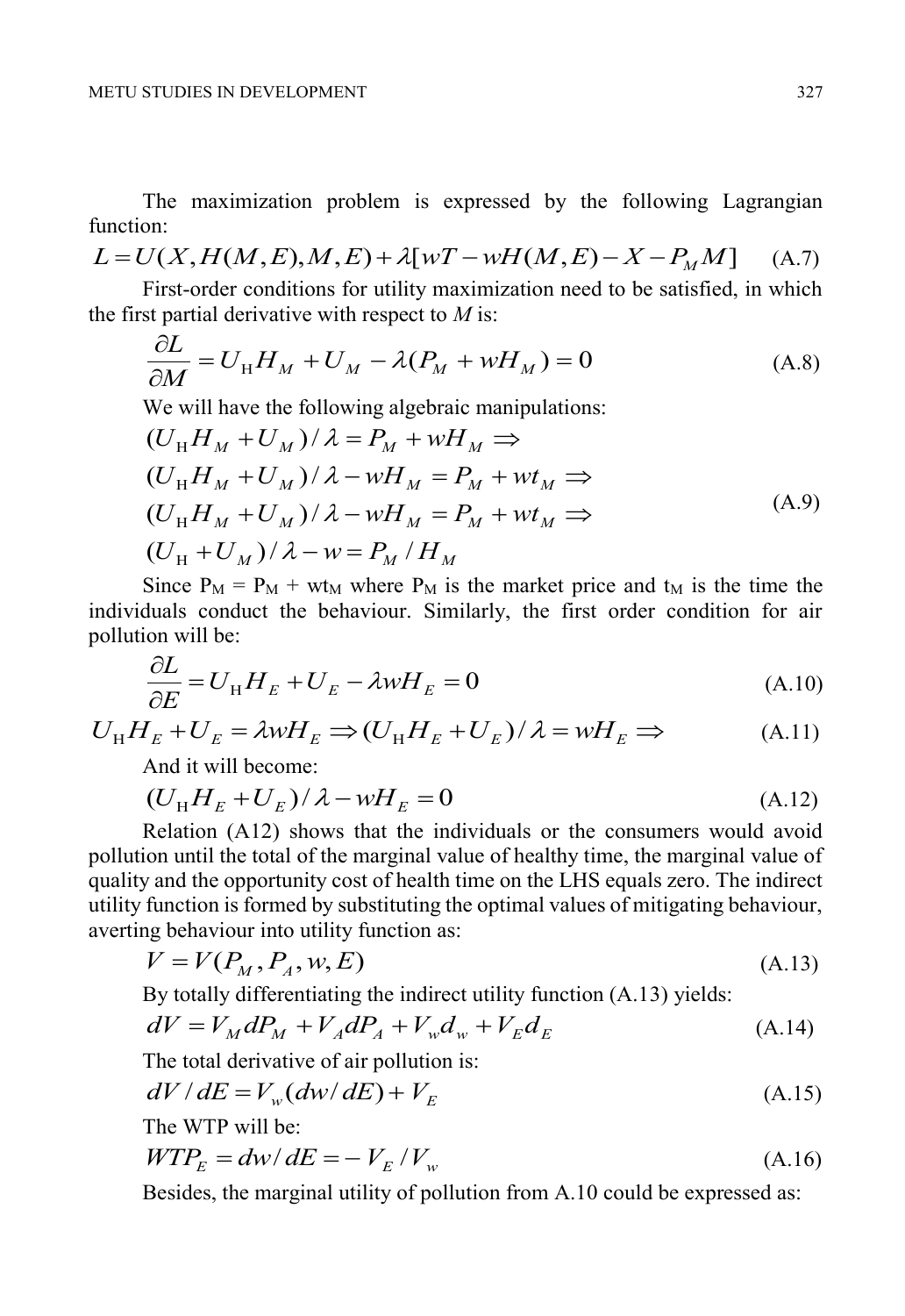$$
V_E = (U_H - \lambda w)H_E + U_E = 0
$$
  
And re-write equation A.8 as: (A.17)

$$
U_{\rm H}H_M + U_M - \lambda (P_M + wH_M) = 0 \Leftrightarrow U_{\rm H} - \lambda w =
$$
\n
$$
(\lambda P_M - U_M) / H_M \tag{A.18}
$$

And plugging A.17 to A.18 will be:  
\n
$$
V_E = H_E (\lambda P_M - U_M) / H_M + U_E \Rightarrow
$$
\n
$$
V_E / \lambda = P_M (H_E / H_M) - (U_M / \lambda) (H_E / H_M) + U_E / \lambda \Rightarrow (A.19)
$$
\n
$$
V_E / \lambda = H_E (P_M - U_M) - (U_M / \lambda) (H_E / H_M) + U_E / \lambda
$$

By plugging the optimum values  $M^*$  into health production function and totally differentiating yields:

$$
dH = H_E dE + H_M dM^* \tag{A.20}
$$

Dividing by dE it will be:

$$
dH/dE = H_E + H_M(dM^*/dE)
$$
 (A.21)

The function (A.21) indicates that the total effect on LHS is the sum of a direct effect, which is the marginal product of pollution on health and the indirect effect, expressed by the marginal product of mitigating behaviour on health time and the marginal effect of pollution on mitigating behaviour, on the RHS. Next by multiplying function (A.21) with *w* it will be:

$$
wdH/dE = w[HE + HM(dM*/dE)]
$$
 (A.22)

And then multiplying A.20 with A.9 it yields:

$$
[(U_{H} + U_{M} / H_{M}) / \lambda - w][dH / dE - H_{M} (dM^{*} / dE)] = H_{E} \cdot P_{M} / H_{M}
$$
 (A.23)

$$
[dH/dE - H_M(dM^*/dE)][(U_H + U_M/H_M)/\lambda - w] = P_M(H_E/H_M)
$$
 (A.24)  
Since we found that

$$
P_M = H_M (dM^* / dE) [(U_H + U_M / H_M) / \lambda - w]
$$
\nThen WTP, will be:

\n(A.25)

Then *W1F<sub>E</sub>* will be:  
\n
$$
WTP_E = -P_M(H_E/H_M) = -(dH/dE)(U_H + U_M/H_M)/\lambda + w(dH/dE) + P_M(dM^* / dE)
$$
\n(A.26)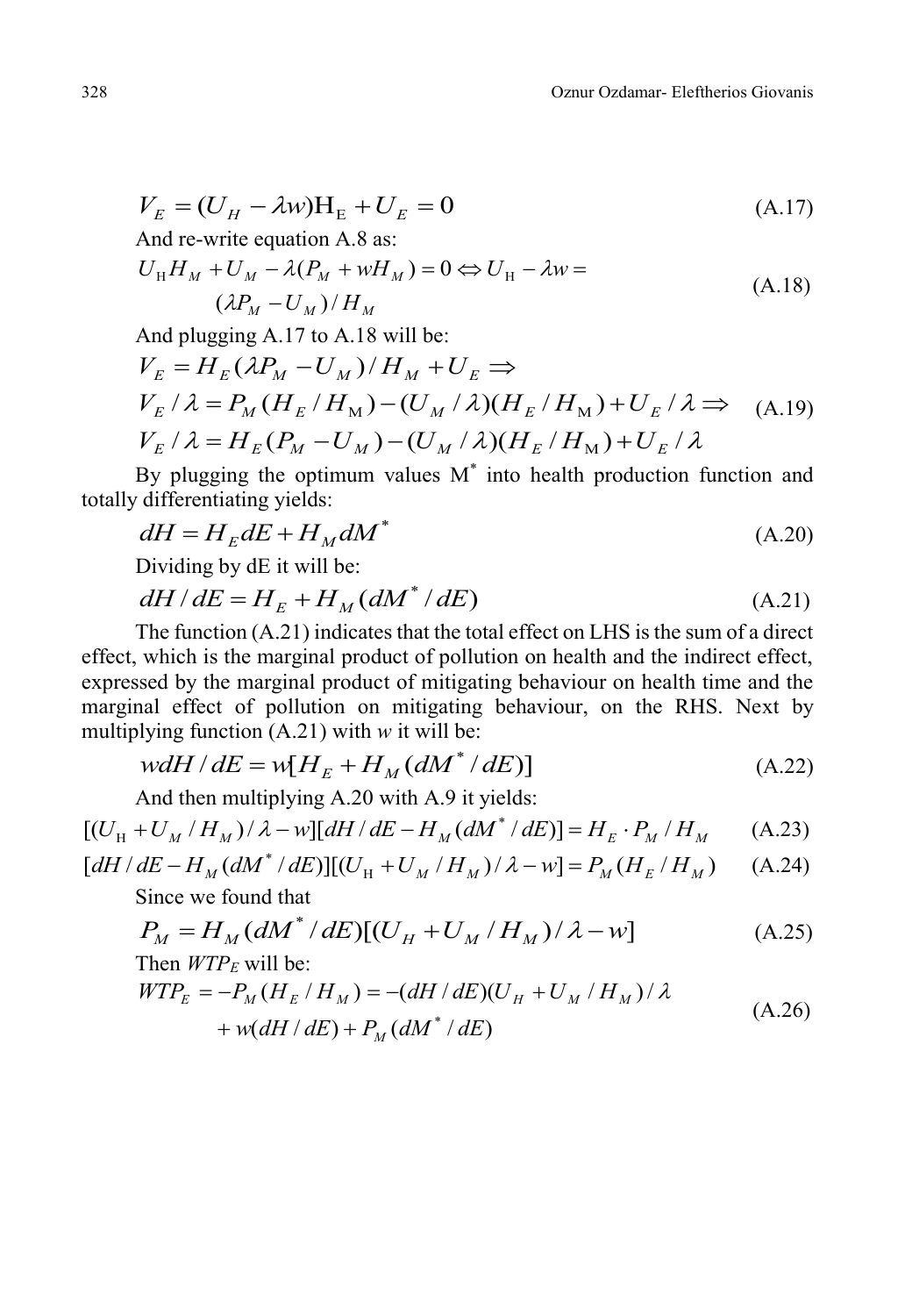# **References**

- AEKPLAKORN, W., LOOMIS, D., VICHIT-VADAKAN, N., SHY, C., WONGTIM, S. and VITAYANON, P. (2003), "Acute effect of sulphur dioxide from a power plant on pulmonary function of children, Thailand", *International Journal of Epidemiology*, 32(5), 854–861.
- ALDWIN, C. and GREENBERGER, E. (1987), "Cultural differences in the predictors of depression", *American Journal of Community Psychology*, 15, 789-813.
- ANTMAN, F. and MCKENZIE, D. J. (2007), "Earnings Mobility and Measurement Error: A Pseudo‐ Panel Approach", *Economic Development and Cultural Change,* 56**(**1), 125-161
- BAETSCHMANN, G., STAUB, K. E. and WINKELMANN, R. (2015), "Consistent Estimation of the Fixed Effects Ordered Logit Model", *Journal of Royal Statistic Society Series A (Statistics in Society*, 178(3), 685-703.
- BERGER, L., PAXSON, C. and WALDFOGE, J. (2006), "Income and child development", *Children and Youth Services Review,* 31(9), 978-989.
- BIBLARZ, J. T. and GOTTAINER, G. (2000), "Family Structure and Children's Success: A Comparison of Widowed and Divorced Single-Mother Families", *Journal of Marriage and Family*, 62(2), 533 – 548.
- BLUNDELL, R., BROWNING, M. and MEGHIR, C. (1994), "Consumer Demand and the Life-Cycle Allocation of Household Expenditures", *Review of Economic Studies*, 61, 57–80.
- BORLAND, S. (2014), "Call for £10 a month fee to use NHS and £20 a night to stay in hospital: Former Labour health minister says out-of-date service needs to the cash", Daily Mail. http://www.dailymail.co.uk/news/article-2592986.
- BROOKS-GUNN, J. and DUNCAN, G. J. (1997), "The effects of poverty on children", *Future of Children*, 7, 55-71.
- BROWNING, M., DEATON, A. and IRISH, M. (1985), "A Profitable Approach to Labor Supply and Commodity Demands over the Life Cycle", *Econometrica*, 53, 503–543.
- CONCEICAO, G.M., MIRAGLIA, S.G., KISHI, H.S., SALDIVA, P.H. and SINGER, J.M. (2001), "Air pollution and child mortality: A time-series study in Sao Paulo, Brazil", *Environmental Health Perspectives*, 109(3), 347–350.
- CHAMBERLAIN, G. (1980), "Analysis of covariance with qualitative data", *Review of Economics and Statistics*, 47(1), 225-238.
- CULLINAN, J., GANNON, B. and LYONS, S. (2011), "Estimating the extra cost of living for people with disabilities", *Health Economics*, 20, 582-599.
- CURRIE, J. and MORETTI, E. (2003), "Mother's education and the intergenerational transmission of human capital: evidence from college openings", *Quarterly Journal of Economics*, 118, 1495- 1532.
- CURRIE, J. and NEIDELL, M. (2005), "Air Pollution and Infant Health: What Can We Learn from California's Recent Experience?", *Quarterly Journal of Economics,* 120(3), 1003-1030.
- CURRIE, A., SHIELDS, M.A. and WHEATLEY, S P. (2007), "The child health/family income gradient: Evidence from England", *Journal of Health Economics,* 26(2), 213-232.
- DALES, R., BURNETT, R.T., SMITH-DOIRON, M., STIEB, D.M. and BROOK, J.R. (2004), "Air pollution and sudden infant death syndrome", *Pediatrics*, 113(6), 628–631.
- DEATON, A. (1985), "Panel Data from Time Series of Cross Sections", *Journal of Econometrics*, 30, 109-126.
- DEFRA. (2010), *Air Pollution: Action in a changing climate*, Department for Environment. Food and Rural Affairs
- DEFRA. (2014), *Defra National Statistics Release: Emissions of air pollutants in the UK, 1970 to 2012*. Department for Environment. Food and Rural Affairs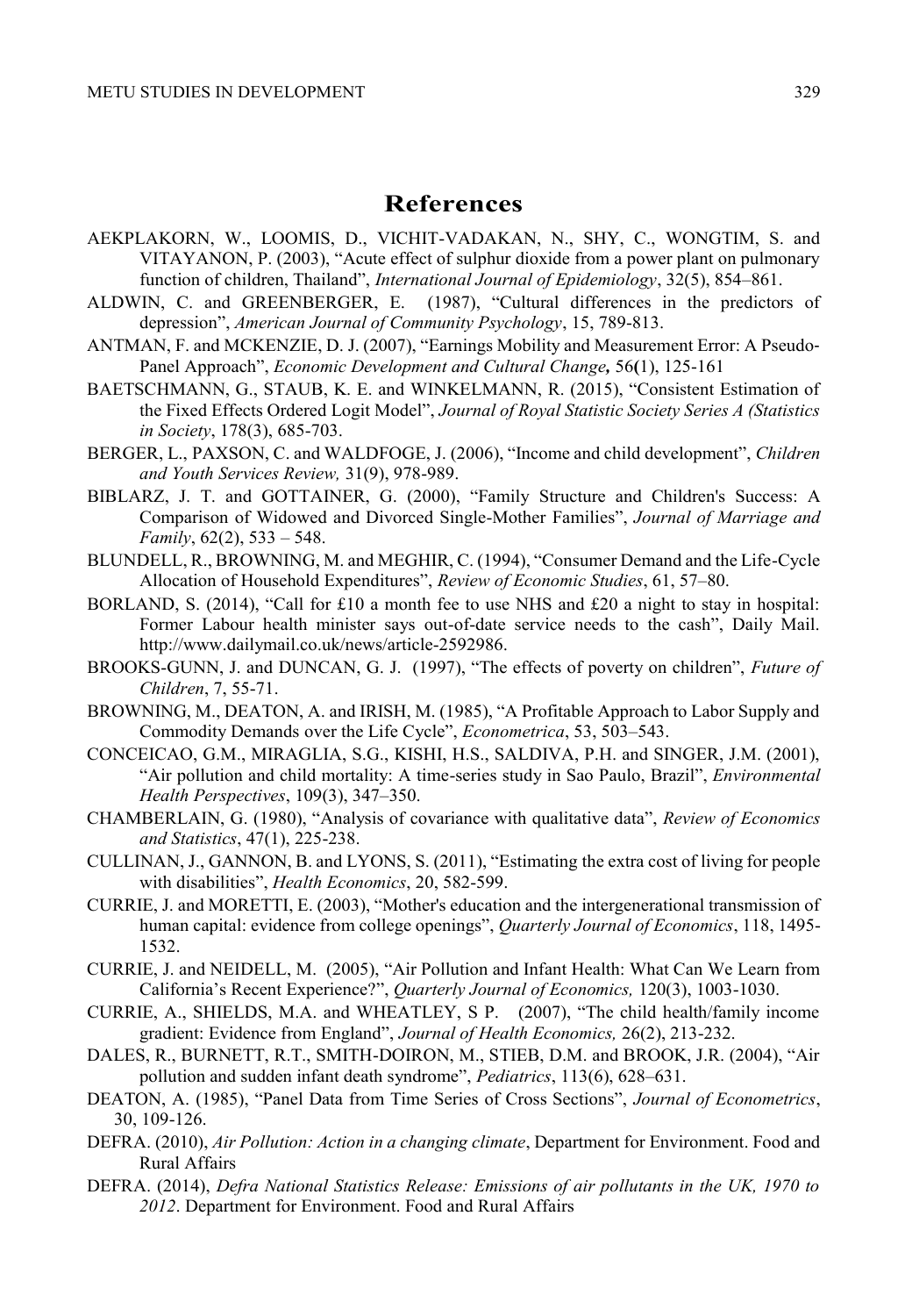- DICKIE, M. and MESSMAN, V.L. (2004), "Parental altruism and the value of avoiding acute illness: are kids worth more than parents? *Journal of Environmental Economics and Management, 48*(3), 1146-1174.
- DOORNBOS, M. M. (2001), "Professional support for family care-givers of people with serious and persistent mental illnesses", *Journal of Psychosocial Nursing Mental Health Service,* 39, 38- 45.
- DUFLO, E. (2003), Grandmothers and Granddaughters: Old-Age Pensions and Intrahousehold Allocation in South Africa. The World Bank Economic Review, 17(1), 1–25
- FERRER-I-CARBONELL A, FRIJTERS P. (2004), "How Important Is Methodology for the Estimates of the Determinants of Happiness?" *Economic Journal*, 114(497), 641-659.
- FERREIRA, S., MORO, M. and CLINCH, P.J. (2006), "Valuing the environment using the lifesatisfaction approach", Planning and Environmental Policy Research Series Working Paper No. 06/03. School of Geography. University College Dublin.
- FERREIRA, S., AKAY, A., BRERETON, F., CUÑADO, J., MARTINSSON, P., MORO, M. and Ningal, T.F. (2013), *Life Satisfaction and Air Quality in Europe*, Stirling Economics Discussion Paper 2013-02.
- FRANKE, R. and NIELSON, G. (1980), "Smooth Interpolation of Large Sets of Scattered Data", *International Journal Numerical Methods in Engineering,* 15(11), 1691-1704.
- GAVRILOV, A. L. and GAVRILOVA, N.S. (1997), "Parental age at conception and offspring longevity", *Reviews in Clinical Gerontology*, 7(1), 5–12.
- GEISHECKER, I. and RIEDL, M. (2012), "Ordered Response Models and Non-Random Personality Traits: Monte Carlo Simulations and a Practical Guide", Discussion Papers, Center for European Governance and Economic Development Research, No. 116, Leibniz Information Centre for Economics
- GENT, J.F., TRICHE, E.W., HOLFORD, T.R., BELANGER, K., BRACKEN, M.B., BECKETT, W.S. and LEADERER, B.P. (2003), "Association of low-level ozone and fine particles with respiratory symptoms in children with asthma", *JAMA*, 290(14), 1859-1865.
- GERKING, S. and STANLEY, L.R. (1986), "An Economic Analysis of Air Pollution and Health: The Case of St. Louis", *Review of Economics and Statistics*, 68(1), 115-121.
- GILLAND, F.D., BERHANE, K. and RAPPAPORT, E. (2001), "The effects of ambient air on school absenteeism due to respiratory illness", *Epidemiology*, 12(1), 43–54.
- GLINIANAIA, S.V., RANKIN, J., BELL, R., PLESS-MULLOLI, T. and HOWEL, D. (2004), "Does particulate air pollution contribute to infant death? A systematic review", *Environmental Health Perspectives*, 112, 1365–1371.
- GOLDIZEN, F.C., SLY, P.D. and KNIBBS, L.D. (2016), "Respiratory Effects of Air Pollution on Children", *Pediatric Pulmonology*, 51(1), 94-108.
- HA, E.H., LEE, J.T., KIM, H., HONG, Y.C., LEE, B.E., PARK, H.S. and CHRISTIANI, D.C. (2003), "Infant susceptibility of mortality to air pollution in Seoul, South Korea", *Pediatrics*, 111(2), 284–290.
- HAVEMAN, R., WOLFE, B. and SPAULDING, J. (1991), "Child events and circumstances influencing high school completion", *Demography,* 28, 133-158.
- HUSTON, C. A., MCLOYD, V.C. and GARCIA COLL, C. (1994), "Children and poverty: Issues in Contemporary Research", *Child Development,* 65(2), 275-282.
- HWANG, J., CHEN, Y., WANG, J., LAI, Y., YANG, C. and CHAN, C. (2000), "Subject-domain approach to study of air pollution effects on school children's illness absence", *American Journal of Epidemiology*, 152(1), 67–74.
- JEDRYCHOWSKI, W., BENDKOWSKA, I., FLAK, E., PENAR, A., JACEK, R., KAIM, I., SPENGLER, J.D., CAMANN, D. and PERERA, F.P. (2004), "Estimated risk for altered fetal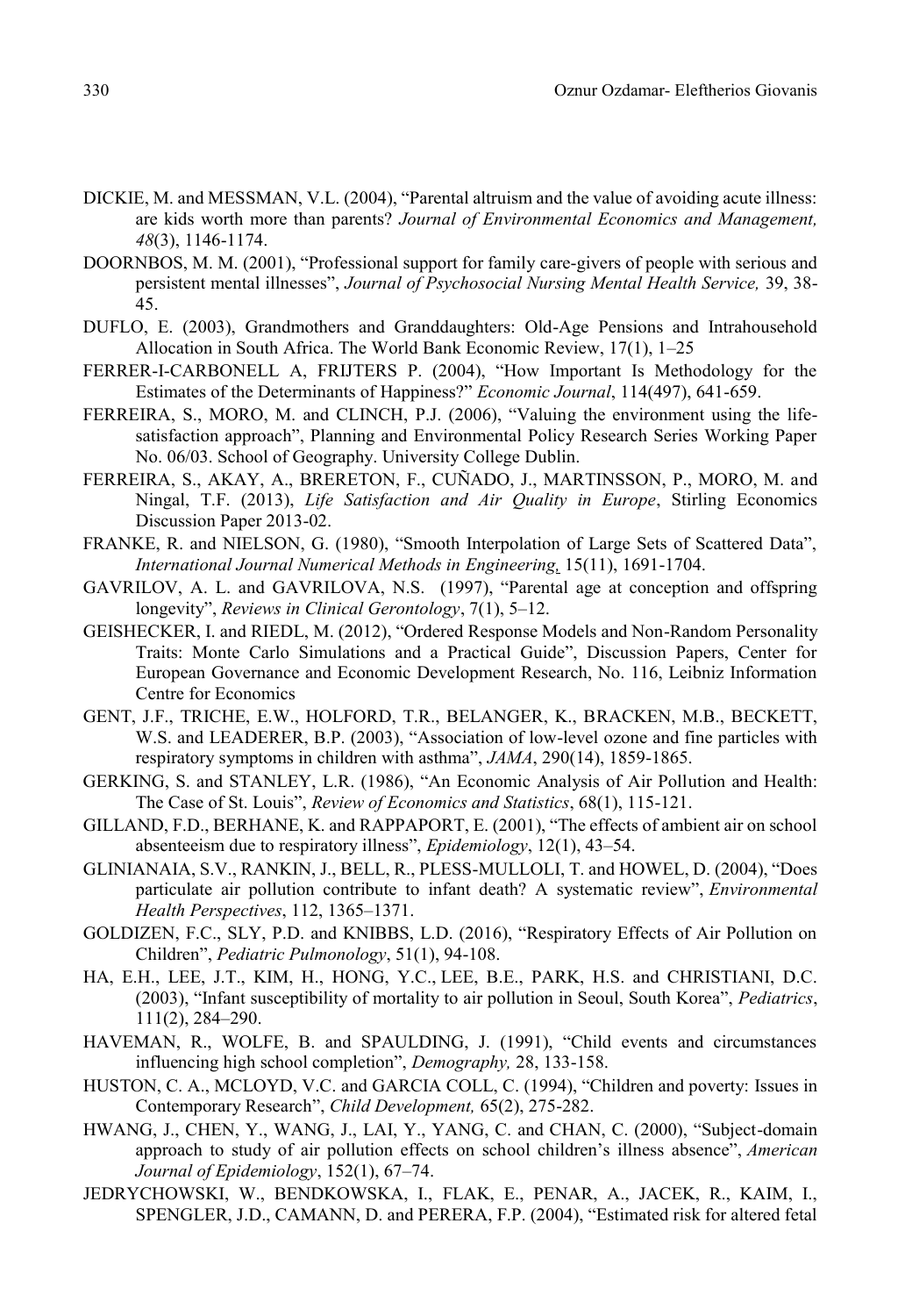growth resulting from exposure to fine particles during pregnancy: An epidemiologic prospective cohort study in Poland", *Environmental Health Perspectives*, 112, 1398–1402.

- KIM, J.H., LIM, D.H., KIM, J.K., JEONG, S.J. and SON, B.K. (2005), "Effects of particulate matter (PM10) on the pulmonary function of middle-school children", *Journal of Korean Medical Science*, 20(1), 42-45
- KNITTEL, R. C., MILLER, D.L. and SANDERS, N.J. (2011), "Caution Drivers! Children Present: Traffic, Pollution and Infant Health", NBER Working Paper 17222, Cambridge.
- LIN, M., CHEN, Y., VILLENEUVE, P.J., BURNETT, R.T., LEMYRE, L., HERTZMAN, C., MCGRAIL, K.M. and KREWSKI, D. (2004), "Gaseous air pollution and asthma hospitalization of children with low household income in Vancouver, British Columbia, Canada", *American Journal of Epidemiology*, 159(3), 294–303.
- LIU, S., KREWSKI, D., SHI, Y., CHEN, Y. and BURNETT, R.T. (2003), "Association between gaseous ambient air pollutants and adverse pregnancy outcomes in Vancouver, Canada", *Environmental Health Perspectives*, 111, 1773–1778.
- LUECHINGER, S. (2009), "Valuing Air Quality Using the Life Satisfaction Approach", *The Economic Journal,* 119(536), 482-515.
- MALLOY, M.H. and MACDORMAN, M. (2005), "Changes in the classification of sudden unexpected infant deaths: United States, 1992–2001", *Pediatrics*, 115(5), 1247–1253.
- MAURIN, E. (2002), "The impact of parental income on early schooling transitions: A reexamination using data over three generations", *Journal of Public Economics*, 85(3), 301–332.
- MORRİS, A.S, SİLK, J.S, STEİNBERG, L., SESSA, F.M., AVENEVOLİ, S. and ESSEX, M.J. (2002), Temperamental vulnerability and negative parenting as interacting predictors of child adjustment. *Journal of Marriage and Family*, 64, 461–471.
- MORRIS, P. and GENNETIAN, L. (2003), "Identifying the effects of income on children's development using experimental data", *Journal of Marriage and Family*, 65(3),716–729.
- MYRSKYLÄ, M. and FENELON, A. (2012). "Maternal Age and Offspring Adult Health: Evidence From the Health and Retirement Study", *Demography*, 49(4), 1231-1257.
- NARANG, I. and BUSH, A. (2012), "Early origins of chronic obstructive pulmonary disease", *Seminars in Fetal and Neonatal Medicine*, 17(2), 112–118
- ORR, L., FEINS, J., JACOB, R., BEECROFT, E., SANBONMATSU, L., KATZ, L.F., LIEBMAN, J.B. and KLING, J.R. (2003), "Moving to opportunity: interim impacts evaluation", Washington, D.C.: U.S. Department of Housing and Urban Development.
- PARK, H., LEE, B., HA, E.H., LEE, J.T., KIM, H. and HONG, Y.C. (2002), "Association of air pollution with school absenteeism due to illness", *Archives of Pediatrics and Adolescent Medicine*, 156(12), 1235–1239.
- PARKER, J.D., WOODRUFF, T.J., BASU, R. and SCHOENDORF, K.C. (2005), "Air pollution and birth weight among term infants in California", *Pediatrics*, 115, 121–128.
- PELED, R., FRIDGER, M., BOLITIN, A., BIBI, H., EPSTEIN, L., PILPEL, D. and SCHARF, S. (2005), "Fine particles and meteorological conditions are associated with lung function in children with asthma living near two power plants", *Public Health*, 119(5), 418-425.
- POLLAK, R. and WALES, T. (1979), "Welfare comparisons and equivalence scales", *American Economic Review*, 69, 216-221.
- POLLAK, R. and WALES, T. (1981), "Demographic variables in demand analysis", *Econometrica*, 49, 1533-1551.
- PROPPER, C., REES, H. and GREEN, K. (2001), "The Demand for Private Medical Insurance in the UK: A Cohort Analysis", *The Economic Journal,* 111(471), 180–200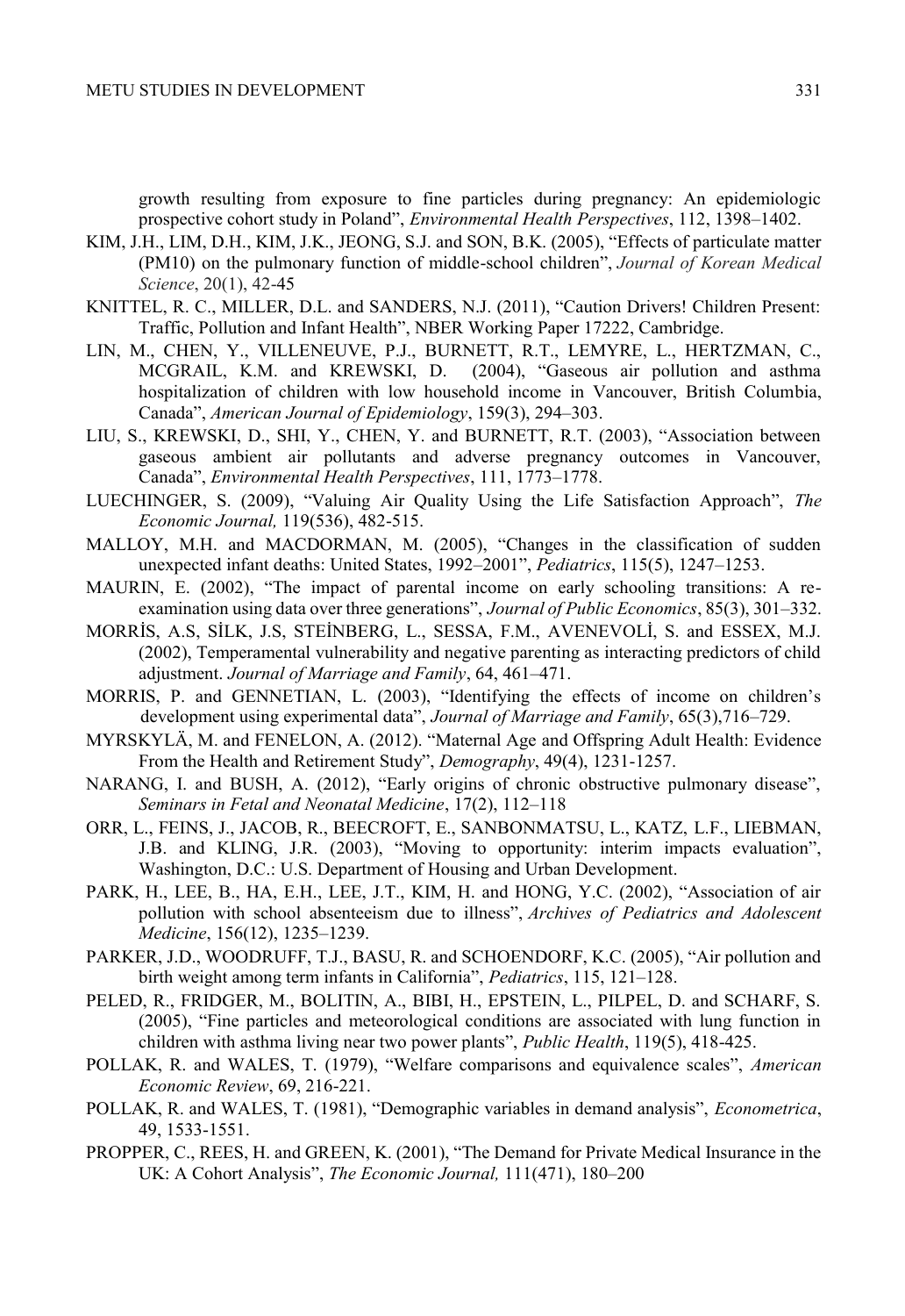- RONDEAU, V., BERHANE, K. and THOMAS, D.C. 2005), "A three-level model for binary timeseries data: The effects of air pollution on school absences in the Southern California Children's Health Study", *Statistics in Medicine*, 24(7), 1103–1115.
- RUSEN, I.D., LIU, S., SAUVE, R., JOSEPH, K.S. and KRAMER, M.S. (2004), "Sudden infant death syndrome in Canada: Trends in rates and risk factors, 1985–1998", *Chronic Diseases in Canada*, 25(1), 1–6.
- SUTCLIFFE, G. A. and BARNES, J. BELSKY, J., GARDINER, J. and MELHUISH, E.. (2012), "The health and development of children born to older mothers in the United Kingdom: observational study using longitudinal cohort data", *The British Medical Journal*, 345, 1-10.
- VAN PRAAG, B. and FERRER-I-CARBONELL, A. (2004), *Happiness quantified: A satisfaction calculus approach.* Oxford: Oxford University Press.
- VAN DEN BERG, G., LINDEBOOM, M. and PORTRAIT, F. (2006). "Economic conditions early in life and individual mortality", *American Economic Review*, 96(1), 290-302
- VERBEEK, M., and NIJMAN, T. (1992), "Can cohort data be treated as genuine panel data?", *Empirical Economics*, 17, 9–23.
- VERBEEK, M. (2008), "Pseudo panels and repeated cross-sections", in *The Econometrics of Panel Data:* Pseudo panels and repeated cross-sections", in *The Econometrics of Panel Data: Fundamentals and Recent Developments in Theory and Practice* edited by MÁTYÁS, L., and P. SEVESTRE. 46, 369-383.
- VIOLATO, M., PETROU, S. and GRAY, R. (2009), "The relationship between household income and childhood respiratory health in the United Kingdom", *Social Science and Medicine*, 69(6), 955-963.
- YATCHEW, A. (1999), "An elementary nonparametric differencing test of equality of regression functions", Economics Letters, 62, 271-278.
- YATCHEW, A. (2003), *Semiparametric Regression for the Applied Econometrician*. Cambridge University Press, The Pitt Building, Trumpington Street, Cambridge, United Kingdom.
- WONG, T.W., TAM, W.S., YU, T.S. and WONG, A.H. (2002), "Associations between daily mortalities from respiratory and cardiovascular diseases and air pollution in Hong Kong, China", *Occupational and Environmental Medicine*, 59(1), 30-35.
- ZAIDI, A. and BURCHARDT, T. (2005), "Comparing incomes when needs differ: equivalization for the extra costs of disability", *Review of Income and Wealth*, 51, 89–114.